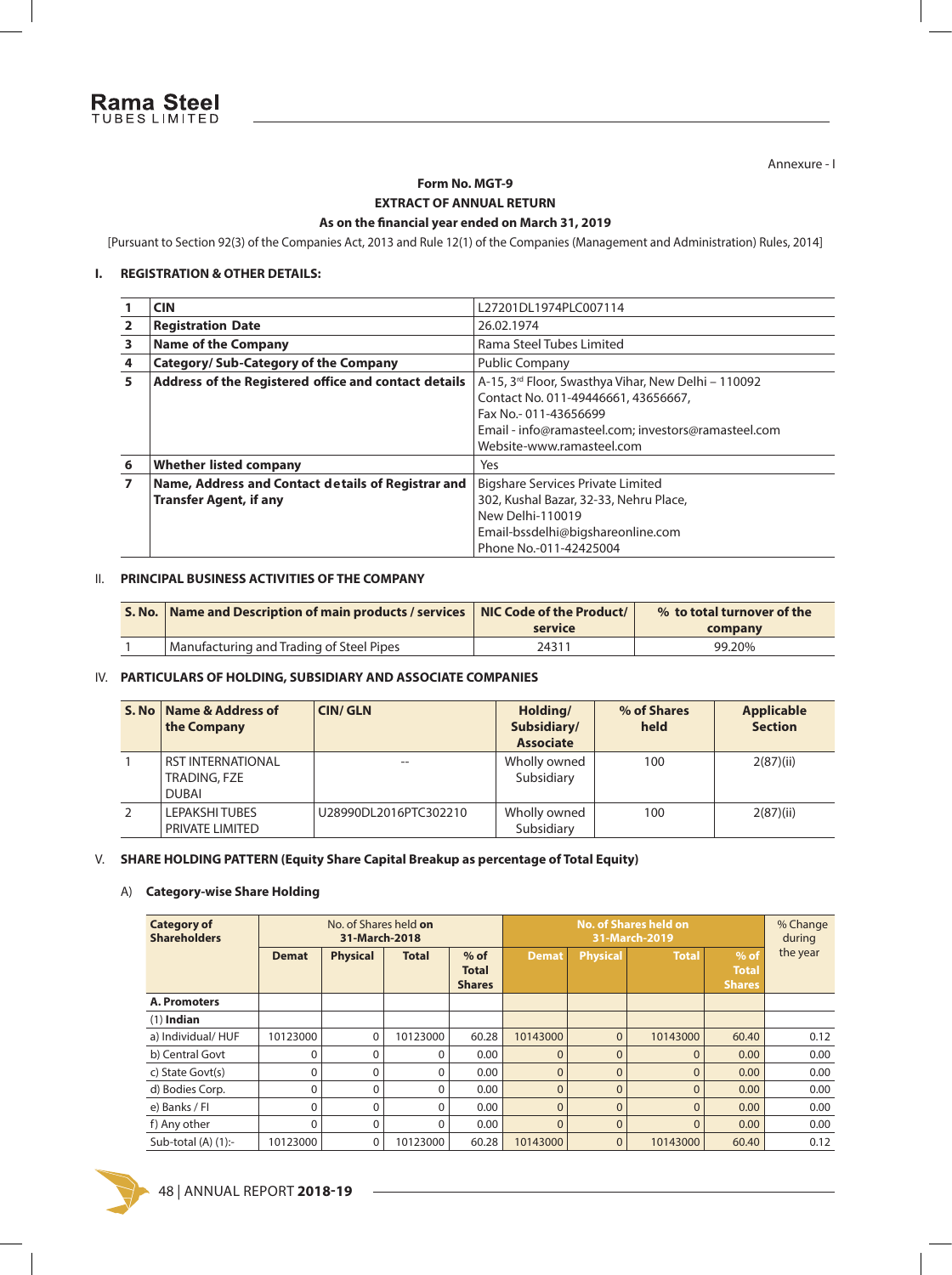**CORPORATE OVERVIEW STATUTORY REPORTS** FINANCIAL STATEMENTS



| the year<br><b>Physical</b><br>$%$ of<br><b>Physical</b><br>$%$ of<br><b>Demat</b><br><b>Total</b><br><b>Demat</b><br><b>Total</b><br><b>Total</b><br><b>Total</b><br><b>Shares</b><br><b>Shares</b><br>(2) Foreign<br>0.00<br>$\boldsymbol{0}$<br>a) NRIs - Individuals<br>$\pmb{0}$<br>0<br>$\mathbf 0$<br>$\mathbf 0$<br>0.00<br>$\mathbf 0$<br>0.00<br>0.00<br>b) Other -<br>$\Omega$<br>$\mathbf 0$<br>$\overline{0}$<br>$\mathbf 0$<br>0.00<br>$\overline{0}$<br>$\overline{0}$<br>0.00<br>0.00<br>Individuals<br>$\pmb{0}$<br>$\boldsymbol{0}$<br>c) Bodies Corp.<br>0<br>0.00<br>$\mathbf{0}$<br>$\mathbf 0$<br>0.00<br>$\mathbf 0$<br>0.00<br>$\mathbf 0$<br>$\boldsymbol{0}$<br>$\overline{0}$<br>d) Banks / Fl<br>$\mathbf 0$<br>0.00<br>$\mathbf 0$<br>$\bf 0$<br>0.00<br>0.00<br>$\mathbf 0$<br>$\mathbf 0$<br>$\mathbf 0$<br>$\overline{0}$<br>$\overline{0}$<br>0.00<br>e) Any Other<br>0.00<br>$\overline{0}$<br>0.00<br>$\Omega$<br>$\boldsymbol{0}$<br>0<br>0.00<br>$\Omega$<br>$\overline{0}$<br>$\overline{0}$<br>0.00<br>Sub-total $(A)$ $(2)$ :-<br>0.00<br>$\overline{0}$<br><b>Total shareholding</b><br>10123000<br>$\mathbf 0$<br>10123000<br>10143000<br>10143000<br>0.12<br>60.28<br>60.40<br>of Promoter $(A)$ =<br>$(A)(1)+(A)(2)$<br><b>B. Public</b><br>Shareholding<br>1. Institutions<br>255000<br>$\boldsymbol{0}$<br>255000<br>1.52<br>$\overline{0}$<br>$\overline{0}$<br>$\mathbf{0}$<br>0.00<br>$-1.52$<br>a) Mutual Funds<br>$\boldsymbol{0}$<br>$\mathbf{0}$<br>109941<br>109941<br>0.65<br>65<br>65<br>0.00<br>b) Banks / Fl<br>$-0.65$<br>$\boldsymbol{0}$<br>$\mathbf 0$<br>$\mathbf{0}$<br>c) Central Govt<br>$\mathbf 0$<br>0<br>0.00<br>$\mathbf 0$<br>0.00<br>0.00<br>d) State Govt(s)<br>$\mathbf 0$<br>$\boldsymbol{0}$<br>0<br>0.00<br>$\bf 0$<br>$\mathbf{0}$<br>0.00<br>$\mathbf 0$<br>0.00<br>$\mathbf 0$<br>$\mathbf 0$<br>$\overline{0}$<br>$\overline{0}$<br>e) Venture Capital<br>0<br>0.00<br>$\overline{0}$<br>0.00<br>0.00<br>Funds<br>f) Insurance<br>$\mathbf 0$<br>$\mathbf 0$<br>0<br>0.00<br>$\overline{0}$<br>$\overline{0}$<br>$\overline{0}$<br>0.00<br>0.00<br>Companies<br>g) FIIs<br>$\mathbf 0$<br>$\mathbf 0$<br>0<br>0.00<br>$\mathbf 0$<br>$\mathbf 0$<br>0.00<br>$\mathbf 0$<br>0.00<br>h) Foreign Venture<br>$\mathbf{0}$<br>$\mathbf 0$<br>0.00<br>$\overline{0}$<br>$\overline{0}$<br>$\Omega$<br>$\Omega$<br>0.00<br>0.00<br>Capital Funds<br>i) Others (specify)<br>48088<br>$\mathbf 0$<br>48088<br>0.29<br>$\overline{0}$<br>$\overline{0}$<br>$\overline{0}$<br>$-0.29$<br>0.00<br>Foreign Portfolio<br>Investor<br>Sub-total (B)(1):-<br>$\mathbf 0$<br>65<br>$\bf 0$<br>413029<br>413029<br>2.46<br>65<br>0.00<br>$-2.46$<br>2. Non-Institutions<br>a) Bodies Corp.<br>688897<br>$\mathbf 0$<br>$\mathbf{0}$<br>735993<br>68897<br>4.10<br>735993<br>4.38<br>0.28<br>b) Individuals<br>i) Individual<br>2477454<br>66001<br>2543455<br>15.15<br>2392398<br>45001<br>2437399<br>14.51<br>$-0.64$<br>shareholders<br>holding nominal<br>share capital upto<br>Rs. 2 lakh<br>ii) Individual<br>2552493<br>$\mathbf 0$<br>2552493<br>15.20<br>3009763<br>$\mathbf 0$<br>3009763<br>17.92<br>2.72<br>shareholders<br>holding nominal | <b>Category of</b><br>No. of Shares held on<br><b>No. of Shares held on</b><br><b>Shareholders</b><br>31-March-2018<br>31-March-2019 |  |  |  |  |  | % Change<br>during |  |  |
|------------------------------------------------------------------------------------------------------------------------------------------------------------------------------------------------------------------------------------------------------------------------------------------------------------------------------------------------------------------------------------------------------------------------------------------------------------------------------------------------------------------------------------------------------------------------------------------------------------------------------------------------------------------------------------------------------------------------------------------------------------------------------------------------------------------------------------------------------------------------------------------------------------------------------------------------------------------------------------------------------------------------------------------------------------------------------------------------------------------------------------------------------------------------------------------------------------------------------------------------------------------------------------------------------------------------------------------------------------------------------------------------------------------------------------------------------------------------------------------------------------------------------------------------------------------------------------------------------------------------------------------------------------------------------------------------------------------------------------------------------------------------------------------------------------------------------------------------------------------------------------------------------------------------------------------------------------------------------------------------------------------------------------------------------------------------------------------------------------------------------------------------------------------------------------------------------------------------------------------------------------------------------------------------------------------------------------------------------------------------------------------------------------------------------------------------------------------------------------------------------------------------------------------------------------------------------------------------------------------------------------------------------------------------------------------------------------------------------------------------------------------------------------------------------------------------------------------------------------------------------------------------------------------------------------------------------------------------------------------------------------------------------------------------------------------------------------------------------------------------------------------------------------------------------------------------------------------------|--------------------------------------------------------------------------------------------------------------------------------------|--|--|--|--|--|--------------------|--|--|
|                                                                                                                                                                                                                                                                                                                                                                                                                                                                                                                                                                                                                                                                                                                                                                                                                                                                                                                                                                                                                                                                                                                                                                                                                                                                                                                                                                                                                                                                                                                                                                                                                                                                                                                                                                                                                                                                                                                                                                                                                                                                                                                                                                                                                                                                                                                                                                                                                                                                                                                                                                                                                                                                                                                                                                                                                                                                                                                                                                                                                                                                                                                                                                                                                        |                                                                                                                                      |  |  |  |  |  |                    |  |  |
|                                                                                                                                                                                                                                                                                                                                                                                                                                                                                                                                                                                                                                                                                                                                                                                                                                                                                                                                                                                                                                                                                                                                                                                                                                                                                                                                                                                                                                                                                                                                                                                                                                                                                                                                                                                                                                                                                                                                                                                                                                                                                                                                                                                                                                                                                                                                                                                                                                                                                                                                                                                                                                                                                                                                                                                                                                                                                                                                                                                                                                                                                                                                                                                                                        |                                                                                                                                      |  |  |  |  |  |                    |  |  |
|                                                                                                                                                                                                                                                                                                                                                                                                                                                                                                                                                                                                                                                                                                                                                                                                                                                                                                                                                                                                                                                                                                                                                                                                                                                                                                                                                                                                                                                                                                                                                                                                                                                                                                                                                                                                                                                                                                                                                                                                                                                                                                                                                                                                                                                                                                                                                                                                                                                                                                                                                                                                                                                                                                                                                                                                                                                                                                                                                                                                                                                                                                                                                                                                                        |                                                                                                                                      |  |  |  |  |  |                    |  |  |
|                                                                                                                                                                                                                                                                                                                                                                                                                                                                                                                                                                                                                                                                                                                                                                                                                                                                                                                                                                                                                                                                                                                                                                                                                                                                                                                                                                                                                                                                                                                                                                                                                                                                                                                                                                                                                                                                                                                                                                                                                                                                                                                                                                                                                                                                                                                                                                                                                                                                                                                                                                                                                                                                                                                                                                                                                                                                                                                                                                                                                                                                                                                                                                                                                        |                                                                                                                                      |  |  |  |  |  |                    |  |  |
|                                                                                                                                                                                                                                                                                                                                                                                                                                                                                                                                                                                                                                                                                                                                                                                                                                                                                                                                                                                                                                                                                                                                                                                                                                                                                                                                                                                                                                                                                                                                                                                                                                                                                                                                                                                                                                                                                                                                                                                                                                                                                                                                                                                                                                                                                                                                                                                                                                                                                                                                                                                                                                                                                                                                                                                                                                                                                                                                                                                                                                                                                                                                                                                                                        |                                                                                                                                      |  |  |  |  |  |                    |  |  |
|                                                                                                                                                                                                                                                                                                                                                                                                                                                                                                                                                                                                                                                                                                                                                                                                                                                                                                                                                                                                                                                                                                                                                                                                                                                                                                                                                                                                                                                                                                                                                                                                                                                                                                                                                                                                                                                                                                                                                                                                                                                                                                                                                                                                                                                                                                                                                                                                                                                                                                                                                                                                                                                                                                                                                                                                                                                                                                                                                                                                                                                                                                                                                                                                                        |                                                                                                                                      |  |  |  |  |  |                    |  |  |
|                                                                                                                                                                                                                                                                                                                                                                                                                                                                                                                                                                                                                                                                                                                                                                                                                                                                                                                                                                                                                                                                                                                                                                                                                                                                                                                                                                                                                                                                                                                                                                                                                                                                                                                                                                                                                                                                                                                                                                                                                                                                                                                                                                                                                                                                                                                                                                                                                                                                                                                                                                                                                                                                                                                                                                                                                                                                                                                                                                                                                                                                                                                                                                                                                        |                                                                                                                                      |  |  |  |  |  |                    |  |  |
|                                                                                                                                                                                                                                                                                                                                                                                                                                                                                                                                                                                                                                                                                                                                                                                                                                                                                                                                                                                                                                                                                                                                                                                                                                                                                                                                                                                                                                                                                                                                                                                                                                                                                                                                                                                                                                                                                                                                                                                                                                                                                                                                                                                                                                                                                                                                                                                                                                                                                                                                                                                                                                                                                                                                                                                                                                                                                                                                                                                                                                                                                                                                                                                                                        |                                                                                                                                      |  |  |  |  |  |                    |  |  |
|                                                                                                                                                                                                                                                                                                                                                                                                                                                                                                                                                                                                                                                                                                                                                                                                                                                                                                                                                                                                                                                                                                                                                                                                                                                                                                                                                                                                                                                                                                                                                                                                                                                                                                                                                                                                                                                                                                                                                                                                                                                                                                                                                                                                                                                                                                                                                                                                                                                                                                                                                                                                                                                                                                                                                                                                                                                                                                                                                                                                                                                                                                                                                                                                                        |                                                                                                                                      |  |  |  |  |  |                    |  |  |
|                                                                                                                                                                                                                                                                                                                                                                                                                                                                                                                                                                                                                                                                                                                                                                                                                                                                                                                                                                                                                                                                                                                                                                                                                                                                                                                                                                                                                                                                                                                                                                                                                                                                                                                                                                                                                                                                                                                                                                                                                                                                                                                                                                                                                                                                                                                                                                                                                                                                                                                                                                                                                                                                                                                                                                                                                                                                                                                                                                                                                                                                                                                                                                                                                        |                                                                                                                                      |  |  |  |  |  |                    |  |  |
|                                                                                                                                                                                                                                                                                                                                                                                                                                                                                                                                                                                                                                                                                                                                                                                                                                                                                                                                                                                                                                                                                                                                                                                                                                                                                                                                                                                                                                                                                                                                                                                                                                                                                                                                                                                                                                                                                                                                                                                                                                                                                                                                                                                                                                                                                                                                                                                                                                                                                                                                                                                                                                                                                                                                                                                                                                                                                                                                                                                                                                                                                                                                                                                                                        |                                                                                                                                      |  |  |  |  |  |                    |  |  |
|                                                                                                                                                                                                                                                                                                                                                                                                                                                                                                                                                                                                                                                                                                                                                                                                                                                                                                                                                                                                                                                                                                                                                                                                                                                                                                                                                                                                                                                                                                                                                                                                                                                                                                                                                                                                                                                                                                                                                                                                                                                                                                                                                                                                                                                                                                                                                                                                                                                                                                                                                                                                                                                                                                                                                                                                                                                                                                                                                                                                                                                                                                                                                                                                                        |                                                                                                                                      |  |  |  |  |  |                    |  |  |
|                                                                                                                                                                                                                                                                                                                                                                                                                                                                                                                                                                                                                                                                                                                                                                                                                                                                                                                                                                                                                                                                                                                                                                                                                                                                                                                                                                                                                                                                                                                                                                                                                                                                                                                                                                                                                                                                                                                                                                                                                                                                                                                                                                                                                                                                                                                                                                                                                                                                                                                                                                                                                                                                                                                                                                                                                                                                                                                                                                                                                                                                                                                                                                                                                        |                                                                                                                                      |  |  |  |  |  |                    |  |  |
|                                                                                                                                                                                                                                                                                                                                                                                                                                                                                                                                                                                                                                                                                                                                                                                                                                                                                                                                                                                                                                                                                                                                                                                                                                                                                                                                                                                                                                                                                                                                                                                                                                                                                                                                                                                                                                                                                                                                                                                                                                                                                                                                                                                                                                                                                                                                                                                                                                                                                                                                                                                                                                                                                                                                                                                                                                                                                                                                                                                                                                                                                                                                                                                                                        |                                                                                                                                      |  |  |  |  |  |                    |  |  |
|                                                                                                                                                                                                                                                                                                                                                                                                                                                                                                                                                                                                                                                                                                                                                                                                                                                                                                                                                                                                                                                                                                                                                                                                                                                                                                                                                                                                                                                                                                                                                                                                                                                                                                                                                                                                                                                                                                                                                                                                                                                                                                                                                                                                                                                                                                                                                                                                                                                                                                                                                                                                                                                                                                                                                                                                                                                                                                                                                                                                                                                                                                                                                                                                                        |                                                                                                                                      |  |  |  |  |  |                    |  |  |
|                                                                                                                                                                                                                                                                                                                                                                                                                                                                                                                                                                                                                                                                                                                                                                                                                                                                                                                                                                                                                                                                                                                                                                                                                                                                                                                                                                                                                                                                                                                                                                                                                                                                                                                                                                                                                                                                                                                                                                                                                                                                                                                                                                                                                                                                                                                                                                                                                                                                                                                                                                                                                                                                                                                                                                                                                                                                                                                                                                                                                                                                                                                                                                                                                        |                                                                                                                                      |  |  |  |  |  |                    |  |  |
|                                                                                                                                                                                                                                                                                                                                                                                                                                                                                                                                                                                                                                                                                                                                                                                                                                                                                                                                                                                                                                                                                                                                                                                                                                                                                                                                                                                                                                                                                                                                                                                                                                                                                                                                                                                                                                                                                                                                                                                                                                                                                                                                                                                                                                                                                                                                                                                                                                                                                                                                                                                                                                                                                                                                                                                                                                                                                                                                                                                                                                                                                                                                                                                                                        |                                                                                                                                      |  |  |  |  |  |                    |  |  |
|                                                                                                                                                                                                                                                                                                                                                                                                                                                                                                                                                                                                                                                                                                                                                                                                                                                                                                                                                                                                                                                                                                                                                                                                                                                                                                                                                                                                                                                                                                                                                                                                                                                                                                                                                                                                                                                                                                                                                                                                                                                                                                                                                                                                                                                                                                                                                                                                                                                                                                                                                                                                                                                                                                                                                                                                                                                                                                                                                                                                                                                                                                                                                                                                                        |                                                                                                                                      |  |  |  |  |  |                    |  |  |
|                                                                                                                                                                                                                                                                                                                                                                                                                                                                                                                                                                                                                                                                                                                                                                                                                                                                                                                                                                                                                                                                                                                                                                                                                                                                                                                                                                                                                                                                                                                                                                                                                                                                                                                                                                                                                                                                                                                                                                                                                                                                                                                                                                                                                                                                                                                                                                                                                                                                                                                                                                                                                                                                                                                                                                                                                                                                                                                                                                                                                                                                                                                                                                                                                        |                                                                                                                                      |  |  |  |  |  |                    |  |  |
|                                                                                                                                                                                                                                                                                                                                                                                                                                                                                                                                                                                                                                                                                                                                                                                                                                                                                                                                                                                                                                                                                                                                                                                                                                                                                                                                                                                                                                                                                                                                                                                                                                                                                                                                                                                                                                                                                                                                                                                                                                                                                                                                                                                                                                                                                                                                                                                                                                                                                                                                                                                                                                                                                                                                                                                                                                                                                                                                                                                                                                                                                                                                                                                                                        |                                                                                                                                      |  |  |  |  |  |                    |  |  |
|                                                                                                                                                                                                                                                                                                                                                                                                                                                                                                                                                                                                                                                                                                                                                                                                                                                                                                                                                                                                                                                                                                                                                                                                                                                                                                                                                                                                                                                                                                                                                                                                                                                                                                                                                                                                                                                                                                                                                                                                                                                                                                                                                                                                                                                                                                                                                                                                                                                                                                                                                                                                                                                                                                                                                                                                                                                                                                                                                                                                                                                                                                                                                                                                                        |                                                                                                                                      |  |  |  |  |  |                    |  |  |
|                                                                                                                                                                                                                                                                                                                                                                                                                                                                                                                                                                                                                                                                                                                                                                                                                                                                                                                                                                                                                                                                                                                                                                                                                                                                                                                                                                                                                                                                                                                                                                                                                                                                                                                                                                                                                                                                                                                                                                                                                                                                                                                                                                                                                                                                                                                                                                                                                                                                                                                                                                                                                                                                                                                                                                                                                                                                                                                                                                                                                                                                                                                                                                                                                        |                                                                                                                                      |  |  |  |  |  |                    |  |  |
|                                                                                                                                                                                                                                                                                                                                                                                                                                                                                                                                                                                                                                                                                                                                                                                                                                                                                                                                                                                                                                                                                                                                                                                                                                                                                                                                                                                                                                                                                                                                                                                                                                                                                                                                                                                                                                                                                                                                                                                                                                                                                                                                                                                                                                                                                                                                                                                                                                                                                                                                                                                                                                                                                                                                                                                                                                                                                                                                                                                                                                                                                                                                                                                                                        |                                                                                                                                      |  |  |  |  |  |                    |  |  |
|                                                                                                                                                                                                                                                                                                                                                                                                                                                                                                                                                                                                                                                                                                                                                                                                                                                                                                                                                                                                                                                                                                                                                                                                                                                                                                                                                                                                                                                                                                                                                                                                                                                                                                                                                                                                                                                                                                                                                                                                                                                                                                                                                                                                                                                                                                                                                                                                                                                                                                                                                                                                                                                                                                                                                                                                                                                                                                                                                                                                                                                                                                                                                                                                                        |                                                                                                                                      |  |  |  |  |  |                    |  |  |
|                                                                                                                                                                                                                                                                                                                                                                                                                                                                                                                                                                                                                                                                                                                                                                                                                                                                                                                                                                                                                                                                                                                                                                                                                                                                                                                                                                                                                                                                                                                                                                                                                                                                                                                                                                                                                                                                                                                                                                                                                                                                                                                                                                                                                                                                                                                                                                                                                                                                                                                                                                                                                                                                                                                                                                                                                                                                                                                                                                                                                                                                                                                                                                                                                        |                                                                                                                                      |  |  |  |  |  |                    |  |  |
|                                                                                                                                                                                                                                                                                                                                                                                                                                                                                                                                                                                                                                                                                                                                                                                                                                                                                                                                                                                                                                                                                                                                                                                                                                                                                                                                                                                                                                                                                                                                                                                                                                                                                                                                                                                                                                                                                                                                                                                                                                                                                                                                                                                                                                                                                                                                                                                                                                                                                                                                                                                                                                                                                                                                                                                                                                                                                                                                                                                                                                                                                                                                                                                                                        |                                                                                                                                      |  |  |  |  |  |                    |  |  |
|                                                                                                                                                                                                                                                                                                                                                                                                                                                                                                                                                                                                                                                                                                                                                                                                                                                                                                                                                                                                                                                                                                                                                                                                                                                                                                                                                                                                                                                                                                                                                                                                                                                                                                                                                                                                                                                                                                                                                                                                                                                                                                                                                                                                                                                                                                                                                                                                                                                                                                                                                                                                                                                                                                                                                                                                                                                                                                                                                                                                                                                                                                                                                                                                                        |                                                                                                                                      |  |  |  |  |  |                    |  |  |
|                                                                                                                                                                                                                                                                                                                                                                                                                                                                                                                                                                                                                                                                                                                                                                                                                                                                                                                                                                                                                                                                                                                                                                                                                                                                                                                                                                                                                                                                                                                                                                                                                                                                                                                                                                                                                                                                                                                                                                                                                                                                                                                                                                                                                                                                                                                                                                                                                                                                                                                                                                                                                                                                                                                                                                                                                                                                                                                                                                                                                                                                                                                                                                                                                        |                                                                                                                                      |  |  |  |  |  |                    |  |  |
|                                                                                                                                                                                                                                                                                                                                                                                                                                                                                                                                                                                                                                                                                                                                                                                                                                                                                                                                                                                                                                                                                                                                                                                                                                                                                                                                                                                                                                                                                                                                                                                                                                                                                                                                                                                                                                                                                                                                                                                                                                                                                                                                                                                                                                                                                                                                                                                                                                                                                                                                                                                                                                                                                                                                                                                                                                                                                                                                                                                                                                                                                                                                                                                                                        |                                                                                                                                      |  |  |  |  |  |                    |  |  |
|                                                                                                                                                                                                                                                                                                                                                                                                                                                                                                                                                                                                                                                                                                                                                                                                                                                                                                                                                                                                                                                                                                                                                                                                                                                                                                                                                                                                                                                                                                                                                                                                                                                                                                                                                                                                                                                                                                                                                                                                                                                                                                                                                                                                                                                                                                                                                                                                                                                                                                                                                                                                                                                                                                                                                                                                                                                                                                                                                                                                                                                                                                                                                                                                                        |                                                                                                                                      |  |  |  |  |  |                    |  |  |
|                                                                                                                                                                                                                                                                                                                                                                                                                                                                                                                                                                                                                                                                                                                                                                                                                                                                                                                                                                                                                                                                                                                                                                                                                                                                                                                                                                                                                                                                                                                                                                                                                                                                                                                                                                                                                                                                                                                                                                                                                                                                                                                                                                                                                                                                                                                                                                                                                                                                                                                                                                                                                                                                                                                                                                                                                                                                                                                                                                                                                                                                                                                                                                                                                        |                                                                                                                                      |  |  |  |  |  |                    |  |  |
|                                                                                                                                                                                                                                                                                                                                                                                                                                                                                                                                                                                                                                                                                                                                                                                                                                                                                                                                                                                                                                                                                                                                                                                                                                                                                                                                                                                                                                                                                                                                                                                                                                                                                                                                                                                                                                                                                                                                                                                                                                                                                                                                                                                                                                                                                                                                                                                                                                                                                                                                                                                                                                                                                                                                                                                                                                                                                                                                                                                                                                                                                                                                                                                                                        |                                                                                                                                      |  |  |  |  |  |                    |  |  |
|                                                                                                                                                                                                                                                                                                                                                                                                                                                                                                                                                                                                                                                                                                                                                                                                                                                                                                                                                                                                                                                                                                                                                                                                                                                                                                                                                                                                                                                                                                                                                                                                                                                                                                                                                                                                                                                                                                                                                                                                                                                                                                                                                                                                                                                                                                                                                                                                                                                                                                                                                                                                                                                                                                                                                                                                                                                                                                                                                                                                                                                                                                                                                                                                                        |                                                                                                                                      |  |  |  |  |  |                    |  |  |
|                                                                                                                                                                                                                                                                                                                                                                                                                                                                                                                                                                                                                                                                                                                                                                                                                                                                                                                                                                                                                                                                                                                                                                                                                                                                                                                                                                                                                                                                                                                                                                                                                                                                                                                                                                                                                                                                                                                                                                                                                                                                                                                                                                                                                                                                                                                                                                                                                                                                                                                                                                                                                                                                                                                                                                                                                                                                                                                                                                                                                                                                                                                                                                                                                        |                                                                                                                                      |  |  |  |  |  |                    |  |  |
|                                                                                                                                                                                                                                                                                                                                                                                                                                                                                                                                                                                                                                                                                                                                                                                                                                                                                                                                                                                                                                                                                                                                                                                                                                                                                                                                                                                                                                                                                                                                                                                                                                                                                                                                                                                                                                                                                                                                                                                                                                                                                                                                                                                                                                                                                                                                                                                                                                                                                                                                                                                                                                                                                                                                                                                                                                                                                                                                                                                                                                                                                                                                                                                                                        |                                                                                                                                      |  |  |  |  |  |                    |  |  |
|                                                                                                                                                                                                                                                                                                                                                                                                                                                                                                                                                                                                                                                                                                                                                                                                                                                                                                                                                                                                                                                                                                                                                                                                                                                                                                                                                                                                                                                                                                                                                                                                                                                                                                                                                                                                                                                                                                                                                                                                                                                                                                                                                                                                                                                                                                                                                                                                                                                                                                                                                                                                                                                                                                                                                                                                                                                                                                                                                                                                                                                                                                                                                                                                                        |                                                                                                                                      |  |  |  |  |  |                    |  |  |
|                                                                                                                                                                                                                                                                                                                                                                                                                                                                                                                                                                                                                                                                                                                                                                                                                                                                                                                                                                                                                                                                                                                                                                                                                                                                                                                                                                                                                                                                                                                                                                                                                                                                                                                                                                                                                                                                                                                                                                                                                                                                                                                                                                                                                                                                                                                                                                                                                                                                                                                                                                                                                                                                                                                                                                                                                                                                                                                                                                                                                                                                                                                                                                                                                        |                                                                                                                                      |  |  |  |  |  |                    |  |  |
|                                                                                                                                                                                                                                                                                                                                                                                                                                                                                                                                                                                                                                                                                                                                                                                                                                                                                                                                                                                                                                                                                                                                                                                                                                                                                                                                                                                                                                                                                                                                                                                                                                                                                                                                                                                                                                                                                                                                                                                                                                                                                                                                                                                                                                                                                                                                                                                                                                                                                                                                                                                                                                                                                                                                                                                                                                                                                                                                                                                                                                                                                                                                                                                                                        |                                                                                                                                      |  |  |  |  |  |                    |  |  |
|                                                                                                                                                                                                                                                                                                                                                                                                                                                                                                                                                                                                                                                                                                                                                                                                                                                                                                                                                                                                                                                                                                                                                                                                                                                                                                                                                                                                                                                                                                                                                                                                                                                                                                                                                                                                                                                                                                                                                                                                                                                                                                                                                                                                                                                                                                                                                                                                                                                                                                                                                                                                                                                                                                                                                                                                                                                                                                                                                                                                                                                                                                                                                                                                                        |                                                                                                                                      |  |  |  |  |  |                    |  |  |
|                                                                                                                                                                                                                                                                                                                                                                                                                                                                                                                                                                                                                                                                                                                                                                                                                                                                                                                                                                                                                                                                                                                                                                                                                                                                                                                                                                                                                                                                                                                                                                                                                                                                                                                                                                                                                                                                                                                                                                                                                                                                                                                                                                                                                                                                                                                                                                                                                                                                                                                                                                                                                                                                                                                                                                                                                                                                                                                                                                                                                                                                                                                                                                                                                        |                                                                                                                                      |  |  |  |  |  |                    |  |  |
|                                                                                                                                                                                                                                                                                                                                                                                                                                                                                                                                                                                                                                                                                                                                                                                                                                                                                                                                                                                                                                                                                                                                                                                                                                                                                                                                                                                                                                                                                                                                                                                                                                                                                                                                                                                                                                                                                                                                                                                                                                                                                                                                                                                                                                                                                                                                                                                                                                                                                                                                                                                                                                                                                                                                                                                                                                                                                                                                                                                                                                                                                                                                                                                                                        |                                                                                                                                      |  |  |  |  |  |                    |  |  |
|                                                                                                                                                                                                                                                                                                                                                                                                                                                                                                                                                                                                                                                                                                                                                                                                                                                                                                                                                                                                                                                                                                                                                                                                                                                                                                                                                                                                                                                                                                                                                                                                                                                                                                                                                                                                                                                                                                                                                                                                                                                                                                                                                                                                                                                                                                                                                                                                                                                                                                                                                                                                                                                                                                                                                                                                                                                                                                                                                                                                                                                                                                                                                                                                                        |                                                                                                                                      |  |  |  |  |  |                    |  |  |
| excess of Rs 2 lakh                                                                                                                                                                                                                                                                                                                                                                                                                                                                                                                                                                                                                                                                                                                                                                                                                                                                                                                                                                                                                                                                                                                                                                                                                                                                                                                                                                                                                                                                                                                                                                                                                                                                                                                                                                                                                                                                                                                                                                                                                                                                                                                                                                                                                                                                                                                                                                                                                                                                                                                                                                                                                                                                                                                                                                                                                                                                                                                                                                                                                                                                                                                                                                                                    | share capital in                                                                                                                     |  |  |  |  |  |                    |  |  |
| c) Others (specify)                                                                                                                                                                                                                                                                                                                                                                                                                                                                                                                                                                                                                                                                                                                                                                                                                                                                                                                                                                                                                                                                                                                                                                                                                                                                                                                                                                                                                                                                                                                                                                                                                                                                                                                                                                                                                                                                                                                                                                                                                                                                                                                                                                                                                                                                                                                                                                                                                                                                                                                                                                                                                                                                                                                                                                                                                                                                                                                                                                                                                                                                                                                                                                                                    |                                                                                                                                      |  |  |  |  |  |                    |  |  |
| Non Resident<br>$\pmb{0}$<br>122576<br>122576<br>0.73<br>$\mathbf 0$<br>84862<br>$-0.23$<br>84862<br>0.50                                                                                                                                                                                                                                                                                                                                                                                                                                                                                                                                                                                                                                                                                                                                                                                                                                                                                                                                                                                                                                                                                                                                                                                                                                                                                                                                                                                                                                                                                                                                                                                                                                                                                                                                                                                                                                                                                                                                                                                                                                                                                                                                                                                                                                                                                                                                                                                                                                                                                                                                                                                                                                                                                                                                                                                                                                                                                                                                                                                                                                                                                                              |                                                                                                                                      |  |  |  |  |  |                    |  |  |
| Indians                                                                                                                                                                                                                                                                                                                                                                                                                                                                                                                                                                                                                                                                                                                                                                                                                                                                                                                                                                                                                                                                                                                                                                                                                                                                                                                                                                                                                                                                                                                                                                                                                                                                                                                                                                                                                                                                                                                                                                                                                                                                                                                                                                                                                                                                                                                                                                                                                                                                                                                                                                                                                                                                                                                                                                                                                                                                                                                                                                                                                                                                                                                                                                                                                |                                                                                                                                      |  |  |  |  |  |                    |  |  |
| $\pmb{0}$<br>382918<br><b>Clearing Member</b><br>350550<br>0<br>350550<br>2.09<br>382918<br>2.28<br>0.19                                                                                                                                                                                                                                                                                                                                                                                                                                                                                                                                                                                                                                                                                                                                                                                                                                                                                                                                                                                                                                                                                                                                                                                                                                                                                                                                                                                                                                                                                                                                                                                                                                                                                                                                                                                                                                                                                                                                                                                                                                                                                                                                                                                                                                                                                                                                                                                                                                                                                                                                                                                                                                                                                                                                                                                                                                                                                                                                                                                                                                                                                                               |                                                                                                                                      |  |  |  |  |  |                    |  |  |
| 6191970<br>66001<br>6257971<br>6605934<br>45001<br>6650935<br>Sub-total $(B)(2)$ :-<br>37.26<br>37.26<br>$-2.52$                                                                                                                                                                                                                                                                                                                                                                                                                                                                                                                                                                                                                                                                                                                                                                                                                                                                                                                                                                                                                                                                                                                                                                                                                                                                                                                                                                                                                                                                                                                                                                                                                                                                                                                                                                                                                                                                                                                                                                                                                                                                                                                                                                                                                                                                                                                                                                                                                                                                                                                                                                                                                                                                                                                                                                                                                                                                                                                                                                                                                                                                                                       |                                                                                                                                      |  |  |  |  |  |                    |  |  |
| <b>Total Public</b><br>6604999<br>66001<br>39.72<br>45001<br>6671000<br>6605999<br>6651000<br>39.60<br>$-0.12$                                                                                                                                                                                                                                                                                                                                                                                                                                                                                                                                                                                                                                                                                                                                                                                                                                                                                                                                                                                                                                                                                                                                                                                                                                                                                                                                                                                                                                                                                                                                                                                                                                                                                                                                                                                                                                                                                                                                                                                                                                                                                                                                                                                                                                                                                                                                                                                                                                                                                                                                                                                                                                                                                                                                                                                                                                                                                                                                                                                                                                                                                                         |                                                                                                                                      |  |  |  |  |  |                    |  |  |
| <b>Shareholding</b><br>$(B)=(B)(1)+(B)(2)$                                                                                                                                                                                                                                                                                                                                                                                                                                                                                                                                                                                                                                                                                                                                                                                                                                                                                                                                                                                                                                                                                                                                                                                                                                                                                                                                                                                                                                                                                                                                                                                                                                                                                                                                                                                                                                                                                                                                                                                                                                                                                                                                                                                                                                                                                                                                                                                                                                                                                                                                                                                                                                                                                                                                                                                                                                                                                                                                                                                                                                                                                                                                                                             |                                                                                                                                      |  |  |  |  |  |                    |  |  |

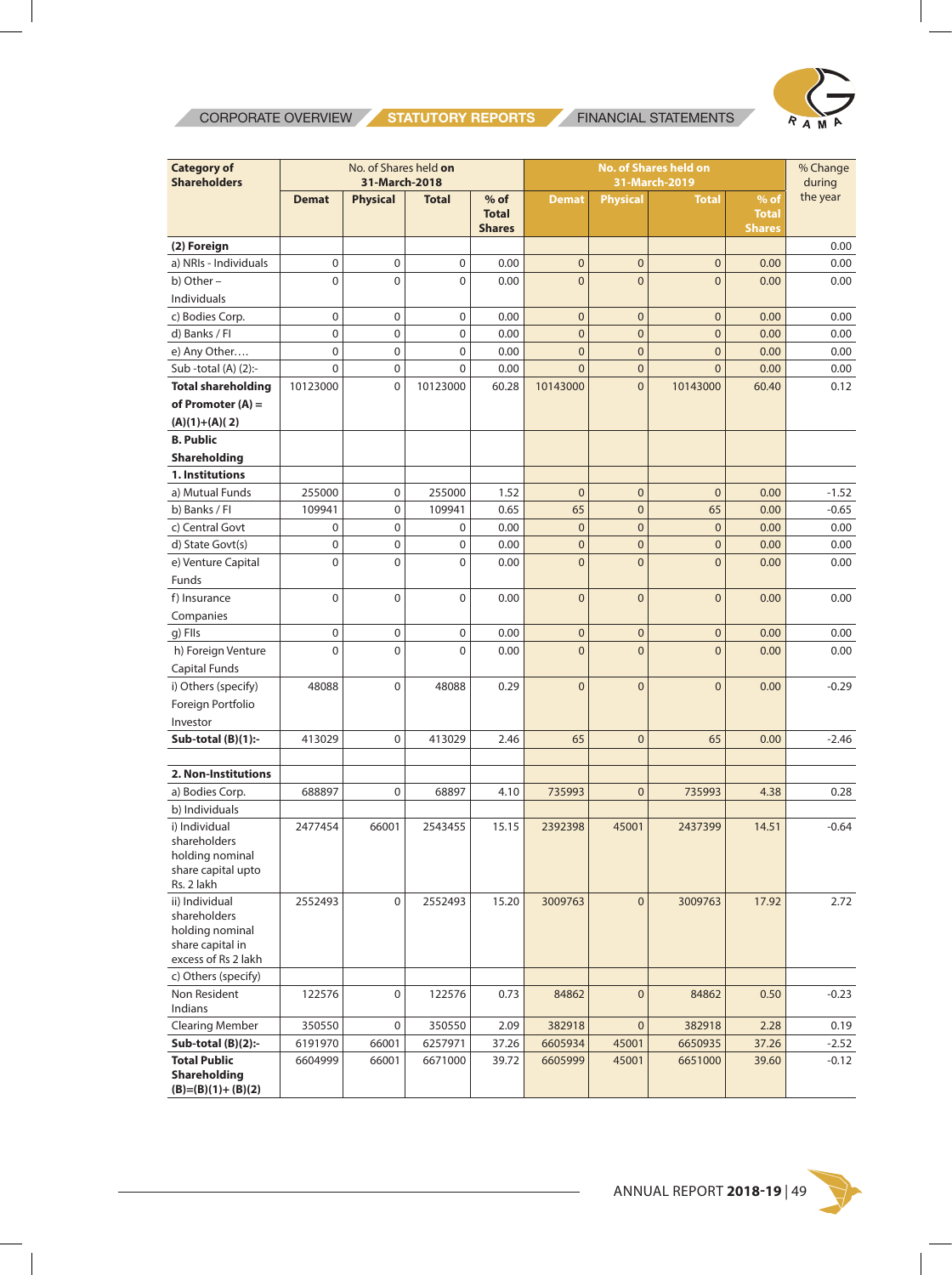| No. of Shares held on<br><b>Category of</b><br><b>Shareholders</b><br>31-March-2018 |              |                 | <b>No. of Shares held on</b><br>31-March-2019 |                                         |              |                 | % Change<br>during |                                         |          |
|-------------------------------------------------------------------------------------|--------------|-----------------|-----------------------------------------------|-----------------------------------------|--------------|-----------------|--------------------|-----------------------------------------|----------|
|                                                                                     | <b>Demat</b> | <b>Physical</b> | <b>Total</b>                                  | $%$ of<br><b>Total</b><br><b>Shares</b> | <b>Demat</b> | <b>Physical</b> | <b>Total</b>       | $%$ of<br><b>Total</b><br><b>Shares</b> | the year |
| <b>C. Shares held by</b><br><b>Custodian for GDRs</b><br>& ADRs                     |              |                 |                                               |                                         |              |                 |                    |                                         |          |
| <b>Promoter and</b><br>promoter group                                               | $\Omega$     |                 | $\Omega$                                      | 0.00                                    | $\Omega$     | $\Omega$        | $\Omega$           | 0.00                                    | 0.00     |
| <b>Public</b>                                                                       | $\Omega$     |                 | 0                                             | 0.00                                    | $\Omega$     | $\mathbf{0}$    | $\Omega$           | 0.00                                    | 0.00     |
| Sub-total (C)                                                                       | $\Omega$     |                 | $\Omega$                                      | 0.00                                    | $\Omega$     | $\Omega$        | $\Omega$           | 0.00                                    | 0.00     |
| <b>Grand Total</b><br>$(A+B+C)$                                                     | 16727999     | 66001           | 16794000                                      | 100.00                                  | 16748999     | 45001           | 16794000           | 100.00                                  | 0.00     |

#### **B) Shareholding of Promoter-**

| S <sub>1</sub><br>No. |                              | Shareholding at the beginning of<br>the year |                                                  |                                                             |                         | Shareholding at the end of the year           | % change in<br>shareholding                                               |                    |
|-----------------------|------------------------------|----------------------------------------------|--------------------------------------------------|-------------------------------------------------------------|-------------------------|-----------------------------------------------|---------------------------------------------------------------------------|--------------------|
|                       | Shareholder's<br><b>Name</b> | No. of<br><b>Shares</b>                      | % of total<br><b>Shares</b><br>of the<br>company | %of Shares<br>Pledged /<br>encumbered<br>to total<br>shares | No. of<br><b>Shares</b> | % of total<br><b>Shares of the</b><br>company | <b>%of Shares</b><br>Pledged /<br>encumbered<br>to total<br><b>shares</b> | during the<br>year |
|                       | Naresh Kumar<br>Bansal       | 6088000                                      | 36.25                                            | 0.00                                                        | 6108000                 | 36.37                                         | 0.00                                                                      | 0.12               |
| $\mathcal{P}$         | <b>Kumud Bansal</b>          | 690000                                       | 4.11                                             | 0.00                                                        | 690000                  | 4.11                                          | 0.00                                                                      | 0.00               |
| 3                     | Richi Bansal                 | 1443000                                      | 8.59                                             | 0.00                                                        | 1443000                 | 8.59                                          | 0.00                                                                      | 0.00               |
| 4                     | Krati Bansal                 | 450000                                       | 2.68                                             | 0.00                                                        | 450000                  | 2.68                                          | 0.00                                                                      | 0.00               |
| 5                     | Nikhil Naresh<br>Bansal      | 1341000                                      | 7.99                                             | 0.00                                                        | 1341000                 | 7.99                                          | 0.00                                                                      | 0.00               |
| 6                     | Kanika Bansal                | 111000                                       | 0.66                                             | 0.00                                                        | 111000                  | 0.66                                          | 0.00                                                                      | 0.00               |

#### C) **Change in Promoters' Shareholding**

| S.<br>No.      | Name of Shareholder          |                  | <b>Shareholding of the</b><br>promoters | <b>Cumulative Shareholding</b><br>during the year |                                        |
|----------------|------------------------------|------------------|-----------------------------------------|---------------------------------------------------|----------------------------------------|
|                |                              | No. of<br>shares | shares of the<br>company                | % of total No. of shares                          | % of total<br>shares of the<br>company |
|                | <b>Naresh Kumar Bansal</b>   |                  |                                         |                                                   |                                        |
|                | At the beginning of the year | 6088000          | 36.25                                   |                                                   |                                        |
|                | Change during the Year       | 20000            |                                         |                                                   |                                        |
|                | At the end of the year       |                  |                                         | 6108000                                           | 36.37                                  |
| $\overline{2}$ | <b>Kumud Bansal</b>          |                  |                                         |                                                   |                                        |
|                | At the beginning of the year | 690000           | 4.11                                    |                                                   |                                        |
|                | Change during the Year       | 0                |                                         |                                                   |                                        |
|                | At the end of the year       |                  |                                         | 690000                                            | 4.11                                   |
| 3              | <b>Richi Bansal</b>          |                  |                                         |                                                   |                                        |
|                | At the beginning of the year | 1443000          | 8.59                                    |                                                   |                                        |
|                | Change during the Year       | $\Omega$         |                                         |                                                   |                                        |
|                | At the end of the year       |                  |                                         | 1443000                                           | 8.59                                   |
| $\overline{4}$ | <b>Krati Bansal</b>          |                  |                                         |                                                   |                                        |
|                | At the beginning of the year | 450000           | 2.68                                    |                                                   |                                        |
|                | Change during the Year       | 0                |                                         |                                                   |                                        |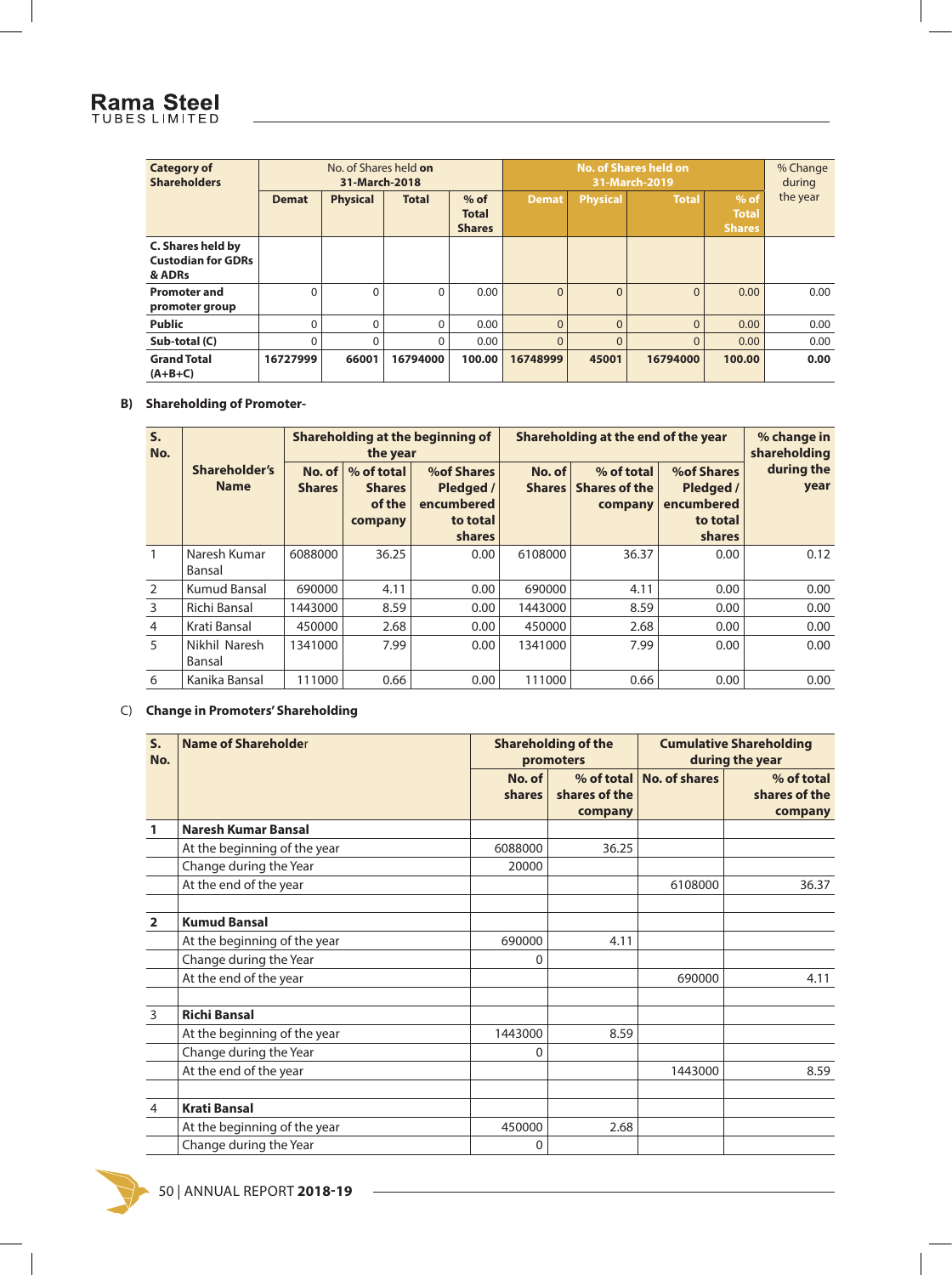

| S.<br>No. | <b>Name of Shareholder</b>   |                  | <b>Shareholding of the</b><br>promoters | <b>Cumulative Shareholding</b><br>during the year |                                        |
|-----------|------------------------------|------------------|-----------------------------------------|---------------------------------------------------|----------------------------------------|
|           |                              | No. of<br>shares | shares of the<br>company                | % of total   No. of shares                        | % of total<br>shares of the<br>company |
|           | At the end of the year       |                  |                                         | 450000                                            | 2.68                                   |
| 5         | <b>Nikhil Naresh Bansal</b>  |                  |                                         |                                                   |                                        |
|           | At the beginning of the year | 1341000          | 7.99                                    |                                                   |                                        |
|           | Change during the Year       | 0                |                                         |                                                   |                                        |
|           | At the end of the year       |                  |                                         | 1341000                                           | 7.99                                   |
| 6         | <b>Kanika Bansal</b>         |                  |                                         |                                                   |                                        |
|           | At the beginning of the year | 111000           | 0.66                                    |                                                   |                                        |
|           | Change during the Year       | 0                |                                         |                                                   |                                        |
|           | At the end of the year       |                  |                                         | 111000                                            | 0.66                                   |

#### **D) Shareholding Pattern of top ten Shareholders (Other than Directors and Promoters):**

| $S_{\cdot}$<br>No. | <b>Name of Shareholders</b><br>(Top 10 Shareholders)                                                       |               | <b>Shareholding at the</b><br>beginning of the year | Shareholding at the end of<br>the year |                 |  |
|--------------------|------------------------------------------------------------------------------------------------------------|---------------|-----------------------------------------------------|----------------------------------------|-----------------|--|
|                    |                                                                                                            | No. of shares | % of total                                          | No. of shares                          | % of total      |  |
|                    |                                                                                                            |               | shares of the                                       |                                        | shares of the   |  |
| 1                  | <b>TARUN DHIR</b>                                                                                          | 954821        | company<br>5.69                                     | 954821                                 | company<br>5.69 |  |
|                    | <b>MADHUKAR SHETH</b>                                                                                      | 465828        | 2.77                                                | 753670                                 |                 |  |
| $\overline{2}$     |                                                                                                            |               |                                                     |                                        | 4.49            |  |
| $\overline{3}$     | PUNE E STOCK BROKING PVT LTD - COLLATERAL<br><b>ACCOUNT</b>                                                | 72838         | 0.43                                                | 399239                                 | 2.38            |  |
| 4                  | <b>RITA DHAWAN</b>                                                                                         | 274602        | 1.64                                                | 297602                                 | 1.77            |  |
| 5                  | SIDDHARTH IYER                                                                                             | 275927        | 1.64                                                | 0                                      | 0.00            |  |
| 6                  | PRAFULCHANDRA ANANTRAI DESAI                                                                               | 41900         | 0.25                                                | 192980                                 | 1.15            |  |
| $\overline{7}$     | PRINCIPAL TRUSTEE COMPANY PVT LTD A/C<br>PRINCIPAL MUTUAL FUND - PRINCIPAL FOCUSED<br><b>MULTICAP FUND</b> | 144000        | 0.86                                                | <sup>0</sup>                           | 0.00            |  |
| 8                  | <b>DESAI NIRAL NEERAV</b>                                                                                  | 7000          | 0.04                                                | 141572                                 | 0.84            |  |
| 9                  | BHARTI AXA LIFE INSURANCE COMPANY LTD                                                                      | 118000        | 0.70                                                | $\Omega$                               | 0.00            |  |
| 10                 | <b>AXIS BANK LIMITED</b>                                                                                   | 109941        | 0.65                                                | 65                                     | 0.00            |  |
| 11                 | SUMIT P DESAI (HUF)                                                                                        | 100000        | 0.60                                                | 100000                                 | 0.60            |  |
| 12                 | <b>KAMAL VISARIA</b>                                                                                       | 100000        | 0.60                                                | 100000                                 | 0.60            |  |
| 13                 | PANTOMATH STOCK BROKERS PRIVATE LIMITED                                                                    | 99150         | 0.59                                                | 14000                                  | 0.08            |  |
| 14                 | JYOTIVARDHAN JAIPURIA                                                                                      | 71551         | 0.43                                                | 90623                                  | 0.54            |  |
| 15                 | <b>INKAM FINVEST PVT LTD</b>                                                                               | 26944         | 0.16                                                | 85300                                  | 0.51            |  |

| S.<br>No. | <b>Name of Shareholder</b>   |               | <b>Shareholding at the</b><br>beginning of the year | <b>Cumulative Shareholding</b><br>during the year |                                        |  |
|-----------|------------------------------|---------------|-----------------------------------------------------|---------------------------------------------------|----------------------------------------|--|
|           |                              | No. of shares | % of total<br>shares of the<br>company              | No. of shares                                     | % of total<br>shares of the<br>company |  |
|           | <b>TARUN DHIR</b>            |               |                                                     |                                                   |                                        |  |
|           | At the beginning of the year | 954821        | 5.69                                                |                                                   |                                        |  |
|           | Change during the Year       | $\Omega$      | 0.00                                                |                                                   |                                        |  |
|           | At the end of the year       |               |                                                     | 954821                                            | 5.69                                   |  |
|           | <b>MADHUKAR SHETH</b>        |               |                                                     |                                                   |                                        |  |
|           | At the beginning of the year | 465828        | 2.77                                                |                                                   |                                        |  |
|           | Change during the Year       |               |                                                     |                                                   |                                        |  |

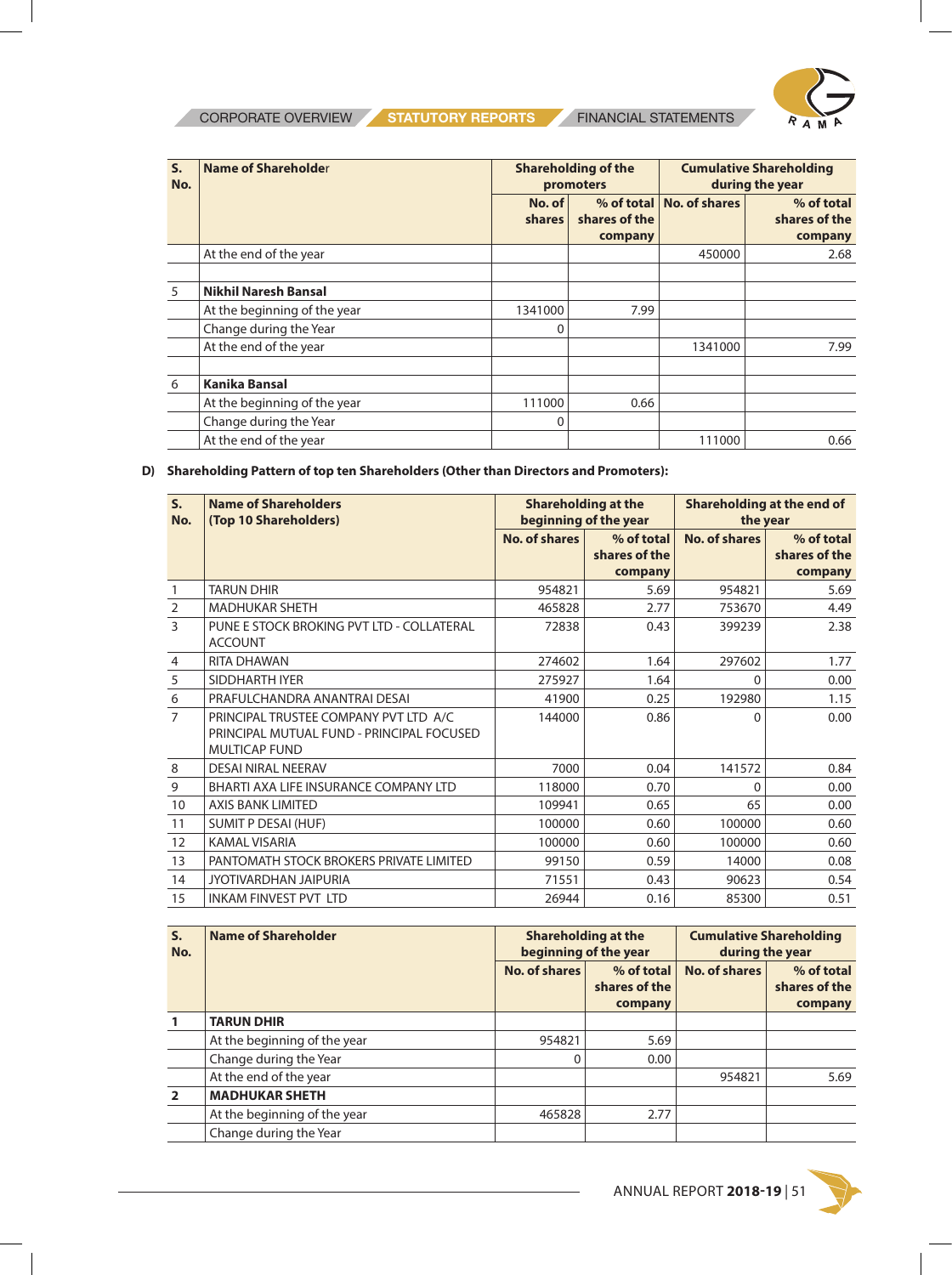#### **S. No. Name of Shareholder Shareholder Shareholding at the beginning of the year Cumulative Shareholding during the year No. of shares | % of total shares of the company No. of shares | % of total shares of the company** 27-07-2018 25000 490828 2.92 14-09-2018 77500 568328 3.38 21-09-2018 -12422 555906 3.31 26-09-2018 -2236 553670 3.30 19-10-2018 100000 653670 3.89 29-03-2019 100000 753670 4.49 **At the end of the year 120 At the end of the year** 120 At the end of the year 14.49 3 **PUNE E STOCK BROKING PVT LTD - COLLATERAL ACCOUNT** At the beginning of the year **72838** 0.43 Change during the Year 6-Apr-18 -965 71873 0.43 13-Apr-18 1121 72994 0.43 20-Apr-18 15973 88967 0.53 27-Apr-18 167 89134 0.53 4-May-18 -70565 | 18569 | 0.11 11-May-18 20562 39131 0.23 18-May-18 17149 56280 0.34 25-May-18 13951 70,231 0.42 1-Jun-18 8751 78,982 0.47 8-Jun-18 -10776 68,206 0.41 15-Jun-18 -57180 11,026 0.07 22-Jun-18 19480 30,506 0.18 29-Jun-18 3657 34,163 0.20 6-Jul-18 -21618 12,545 0.07 13-Jul-18 -8879 3,666 0.02 20-Jul-18 7378 11,044 0.07 27-Jul-18 30466 41,510 0.25 3-Aug-18 -8621 32,889 0.20 10-Aug-18 -20130 -20130 -20130 -20130 -20130 -20130 -20130 -20130 -20130 -20130 -2014 17-Aug-18 - -3920 - -3920 - -3920 - -3920 - -3920 - -3920 - -3920 - -3920 - -3920 - -3920 - -3920 - -3920 - -3 24-Aug-18 -414 8,425 0.05 31-Aug-18 -6115 -6115 -6115 -6115 -6115 -6115 -6115 -6115 -6115 -6115 -6115 -6115 -6115 -6115 -6115 -6115 -61 7-Sep-18 164834 1,67,144 1.00 14-Sep-18 -145441 21,703 0.13 21-Sep-18 32691 54,394 0.32 24-Sep-18 -54394 0 0.00 26-Sep-18 38587 38,587 0.23 28-Sep-18 -31170 -31170 -31170 -31170 -31170 - 7,417 0.04 5-Oct-18 72062 79,479 0.47 12-Oct-18 8245 87,724 0.52 19-Oct-18 20632 1,08,356 0.65 26-Oct-18 6271 1,14,627 0.68 2-Nov-18 -26748 87,879 0.52 9-Nov-18 8835 96,714 0.58 16-Nov-18 -69948 26,766 0.16 23-Nov-18 -20573 6,193 0.04

30-Nov-18 341508 3,47,701 2.07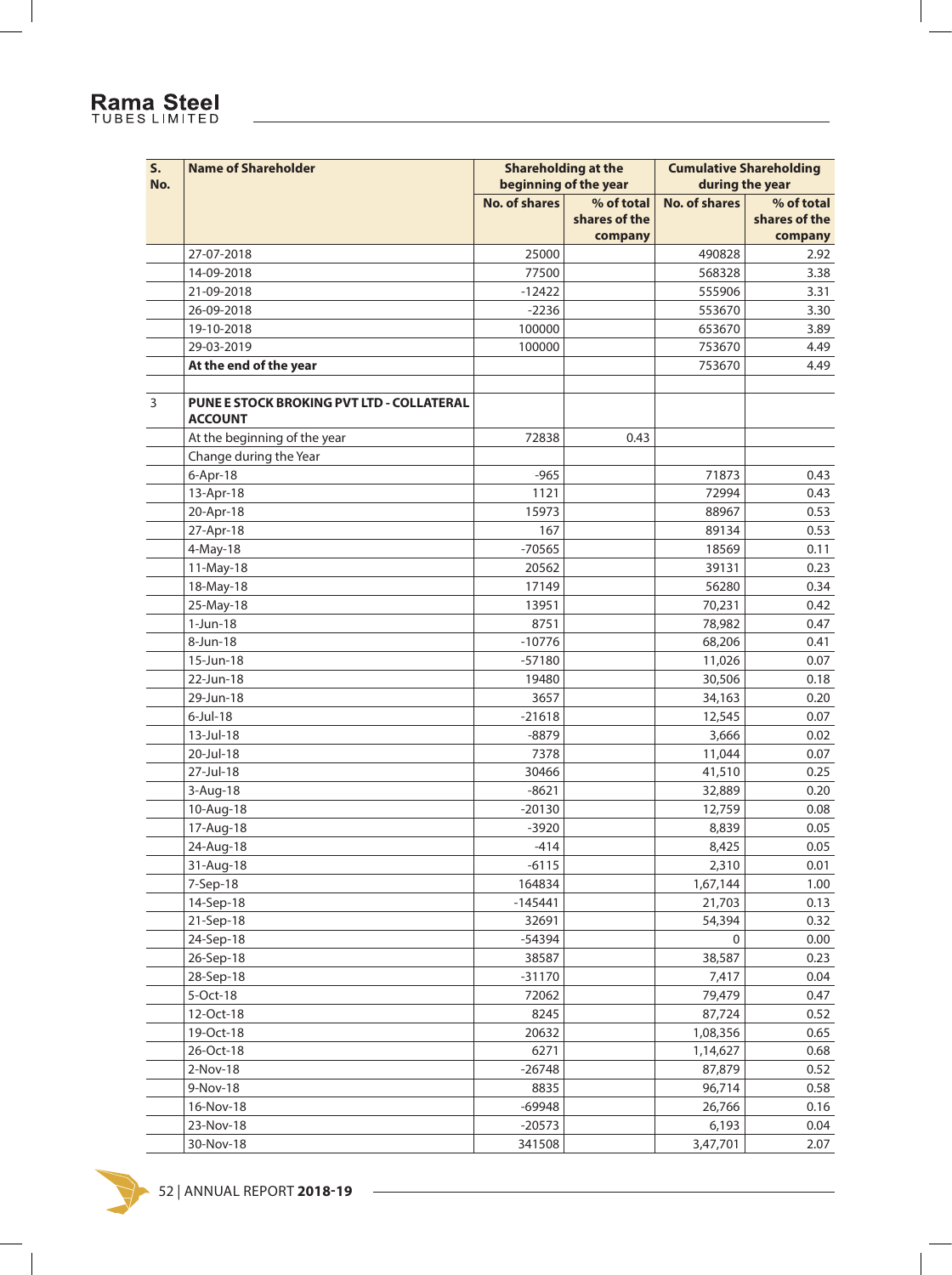

| S.<br>No.      | <b>Name of Shareholder</b>                                                                                                     | <b>Shareholding at the</b><br>beginning of the year |                             | <b>Cumulative Shareholding</b><br>during the year |                             |
|----------------|--------------------------------------------------------------------------------------------------------------------------------|-----------------------------------------------------|-----------------------------|---------------------------------------------------|-----------------------------|
|                |                                                                                                                                | <b>No. of shares</b>                                | % of total<br>shares of the | <b>No. of shares</b>                              | % of total<br>shares of the |
|                |                                                                                                                                |                                                     | company                     |                                                   | company                     |
|                | 7-Dec-18                                                                                                                       | 12139                                               |                             | 3,59,840                                          | 2.14                        |
|                | 14-Dec-18                                                                                                                      | 73327                                               |                             | 4,33,167                                          | 2.58                        |
|                | 21-Dec-18                                                                                                                      | $-108634$                                           |                             | 3,24,533                                          | 1.93                        |
|                | 28-Dec-18                                                                                                                      | $-37003$                                            |                             | 2,87,530                                          | 1.71                        |
|                | 31-Dec-18                                                                                                                      | $-28193$                                            |                             | 2,59,337                                          | 1.54                        |
|                | 4-Jan-19                                                                                                                       | 61848                                               |                             | 3,21,185                                          | 1.91                        |
|                | $11-Jan-19$                                                                                                                    | $-54924$                                            |                             | 2,66,261                                          | 1.59                        |
|                | 18-Jan-19                                                                                                                      | $-36717$                                            |                             | 2,29,544                                          | 1.37                        |
|                | 25-Jan-19                                                                                                                      | 62761                                               |                             | 2,92,305                                          | 1.74                        |
|                | 1-Feb-19                                                                                                                       | 48897                                               |                             | 3,41,202                                          | 2.03                        |
|                | 8-Feb-19                                                                                                                       | 12033                                               |                             | 3,53,235                                          | 2.10                        |
|                | 15-Feb-19                                                                                                                      | 44040                                               |                             | 3,97,275                                          | 2.37                        |
|                | 22-Feb-19                                                                                                                      | $-31189$                                            |                             | 3,66,086                                          | 2.18                        |
|                | 1-Mar-19                                                                                                                       | $-215112$                                           |                             | 1,50,974                                          | 0.90                        |
|                | 8-Mar-19                                                                                                                       | 35546                                               |                             | 1,86,520                                          | 1.11                        |
|                | 15-Mar-19                                                                                                                      | 17645                                               |                             | 2,04,165                                          | 1.22                        |
|                | 22-Mar-19                                                                                                                      | -57866                                              |                             | 1,46,299                                          | 0.87                        |
|                | 29-Mar-19                                                                                                                      | 252940                                              |                             | 3,99,239                                          | 2.38                        |
|                | At the end of the year                                                                                                         |                                                     |                             | 399239                                            | 2.38                        |
| 4              | <b>RITA DHAWAN</b>                                                                                                             |                                                     |                             |                                                   |                             |
|                | At the beginning of the year                                                                                                   | 274602                                              | 1.64                        |                                                   |                             |
|                | Change during the Year                                                                                                         |                                                     |                             |                                                   |                             |
|                | 2-Nov-18                                                                                                                       | 23000                                               |                             | 297602                                            | 1.77                        |
|                | At the end of the year                                                                                                         |                                                     |                             | 297602                                            | 1.77                        |
| 5              | <b>SIDDHARTH IYER</b>                                                                                                          |                                                     |                             |                                                   |                             |
|                | At the beginning of the year                                                                                                   | 275927                                              | 1.64                        | $\mathbf 0$                                       | 0.00                        |
|                | Change during the Year                                                                                                         |                                                     |                             |                                                   |                             |
|                | 8-Jun-18                                                                                                                       | $-66000$                                            |                             | 2,09,927                                          | 1.25                        |
|                | $6$ -Jul-18                                                                                                                    | $-200000$                                           |                             | 9,927                                             | 0.06                        |
|                | 20-Jul-18                                                                                                                      | $-9927$                                             |                             | 0                                                 | 0.00                        |
|                | At the end of the year                                                                                                         |                                                     |                             | $\Omega$                                          | 0.00                        |
| 6              | PRAFULCHANDRA ANANTRAI DESAI                                                                                                   |                                                     |                             |                                                   |                             |
|                | At the beginning of the year                                                                                                   | 41900                                               | 0.25                        |                                                   |                             |
|                | Change during the Year                                                                                                         |                                                     |                             |                                                   |                             |
|                | 10-Aug-18                                                                                                                      | $-1000$                                             |                             | 40,900                                            | 0.24                        |
|                | 21-Sep-18                                                                                                                      | 40000                                               |                             | 80,900                                            | 0.48                        |
|                | 26-Oct-18                                                                                                                      | 112080                                              |                             | 1,92,980                                          | 1.15                        |
|                | At the end of the year                                                                                                         |                                                     |                             | 192980                                            | 1.15                        |
| $\overline{ }$ | PRINCIPAL TRUSTEE COMPANY<br><b>PVT</b><br><b>LTD</b><br>A/C PRINCIPAL MUTUAL FUND - PRINCIPAL<br><b>FOCUSED MULTICAP FUND</b> |                                                     |                             |                                                   |                             |
|                | At the beginning of the year                                                                                                   | 144000                                              | 0.86                        |                                                   |                             |
|                | Change during the Year                                                                                                         |                                                     |                             |                                                   |                             |
|                | 11-May-18                                                                                                                      | $-6915$                                             |                             | 1,37,085                                          | 0.82                        |
|                | 18-May-18                                                                                                                      | $-44847$                                            |                             | 92,238                                            | 0.55                        |



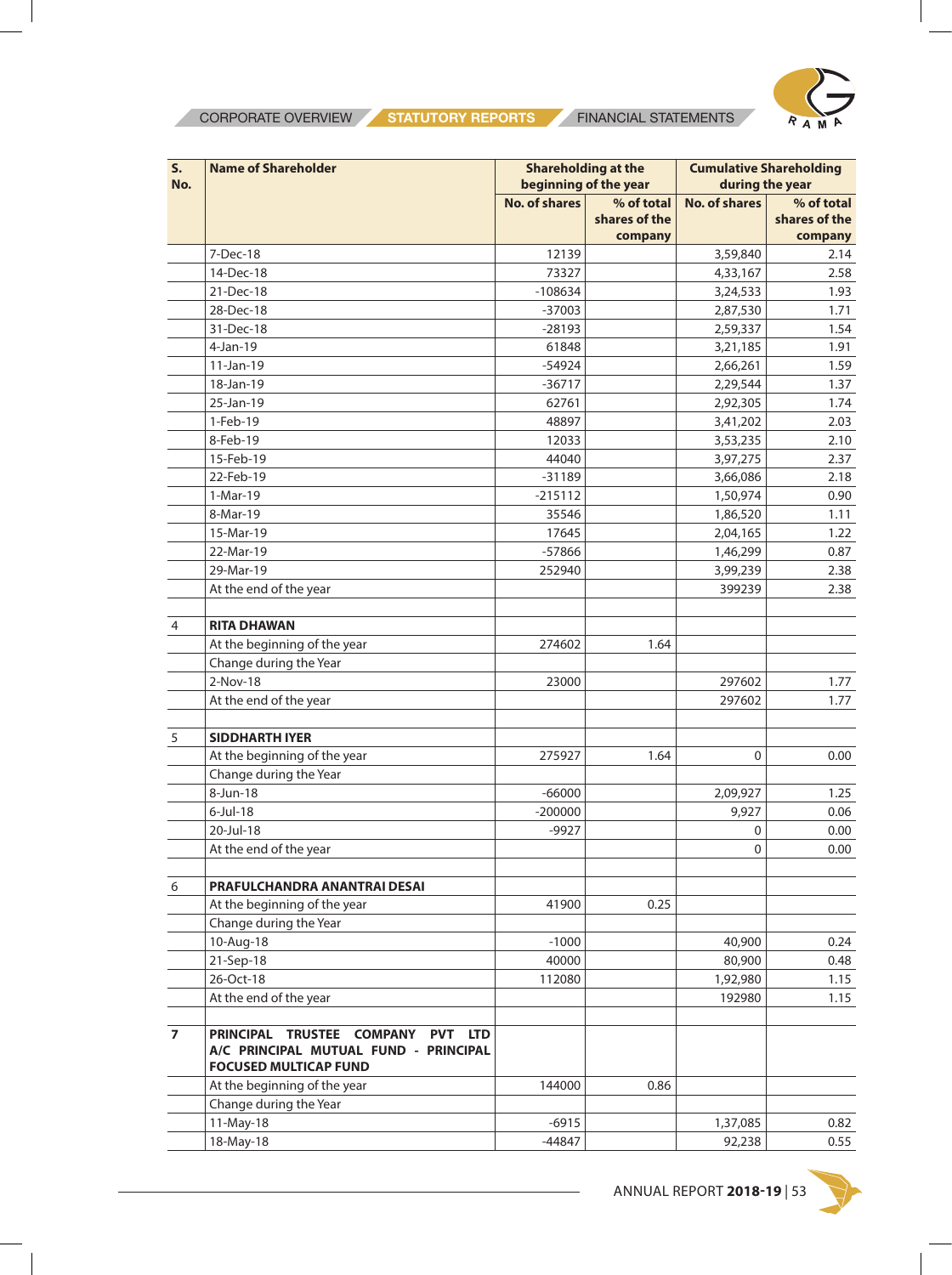# Rama Steel

| S.<br>No. | <b>Name of Shareholder</b>                   | <b>Shareholding at the</b><br>beginning of the year |               | <b>Cumulative Shareholding</b><br>during the year |                 |
|-----------|----------------------------------------------|-----------------------------------------------------|---------------|---------------------------------------------------|-----------------|
|           |                                              | <b>No. of shares</b>                                | % of total    | <b>No. of shares</b>                              | % of total      |
|           |                                              |                                                     | shares of the |                                                   | shares of the   |
|           | 25-May-18                                    | $-16580$                                            | company       | 75,658                                            | company<br>0.45 |
|           | $1-Jun-18$                                   | $-15900$                                            |               | 59,758                                            | 0.36            |
|           | 8-Jun-18                                     | $-6000$                                             |               | 53,758                                            | 0.32            |
|           | 22-Jun-18                                    | $-21776$                                            |               |                                                   | 0.19            |
|           | 29-Jun-18                                    | $-31982$                                            |               | 31,982                                            |                 |
|           | At the end of the year                       |                                                     |               | 0<br>$\mathbf{0}$                                 | 0.00            |
|           |                                              |                                                     |               |                                                   | 0.00            |
| 8         | <b>DESAI NIRAL NEERAV</b>                    |                                                     |               |                                                   |                 |
|           | At the beginning of the year                 | 7000                                                | 0.04          |                                                   |                 |
|           | Change during the Year                       |                                                     |               |                                                   |                 |
|           | 3-Aug-18                                     | 134572                                              |               | 141572                                            | 0.84            |
|           | At the end of the year                       |                                                     |               | 141572                                            | 0.84            |
| 9         | <b>BHARTI AXA LIFE INSURANCE COMPANY LTD</b> |                                                     |               |                                                   |                 |
|           | At the beginning of the year                 | 118000                                              | 0.70          |                                                   |                 |
|           | Change during the Year                       |                                                     |               |                                                   |                 |
|           | 24-Aug-18                                    | $-5000$                                             |               | 1,13,000                                          | 0.67            |
|           | 31-Aug-18                                    | $-4000$                                             |               | 1,09,000                                          | 0.65            |
|           | 9-Nov-18                                     | $-5000$                                             |               | 1,04,000                                          | 0.62            |
|           | 23-Nov-18                                    | $-10000$                                            |               | 94,000                                            | 0.56            |
|           | 30-Nov-18                                    | $-5000$                                             |               | 89,000                                            | 0.53            |
|           | 1-Feb-19                                     | $-4000$                                             |               | 85,000                                            | 0.51            |
|           | 8-Feb-19                                     | $-85000$                                            |               | 0                                                 | 0.00            |
|           | At the end of the year                       |                                                     |               | 0                                                 | 0.00            |
|           |                                              |                                                     |               |                                                   |                 |
| 10        | <b>AXIS BANK LIMITED</b>                     |                                                     |               |                                                   |                 |
|           | At the beginning of the year                 | 109941                                              | 0.65          |                                                   |                 |
|           | Change during the Year                       |                                                     |               |                                                   |                 |
|           | 13-Apr-18                                    | 24500                                               |               | 1,34,441                                          | 0.80            |
|           | 27-Apr-18                                    | $-68074$                                            |               | 66,367                                            | 0.40            |
|           | 4-May-18                                     | $-24565$                                            |               | 41,802                                            | 0.25            |
|           | 11-May-18                                    | 5800                                                |               | 47,602                                            | 0.28            |
|           | 18-May-18                                    | $-5780$                                             |               | 41,822                                            | 0.25            |
|           | 25-May-18                                    | 15250                                               |               | 57,072                                            | 0.34            |
|           | 1-Jun-18                                     | $-25219$                                            |               | 31,853                                            | 0.19            |
|           | 8-Jun-18                                     | $-51$                                               |               | 31,802                                            | 0.19            |
|           | 15-Jun-18                                    | 77                                                  |               | 31,879                                            | 0.19            |
|           | 22-Jun-18                                    | 199                                                 |               | 32,078                                            | 0.19            |
|           | 29-Jun-18                                    | $-617$                                              |               | 31,461                                            | 0.19            |
|           | $6$ -Jul-18                                  | $-11396$                                            |               | 20,065                                            | 0.12            |
|           | 20-Jul-18                                    | 1245                                                |               | 21,310                                            | 0.13            |
|           | 27-Jul-18                                    | $-1087$                                             |               | 20,223                                            | 0.12            |
|           | 3-Aug-18                                     | $-158$                                              |               | 20,065                                            | 0.12            |
|           | 17-Aug-18                                    | $-19396$                                            |               | 669                                               | 0.00            |
|           | 24-Aug-18                                    | 8709                                                |               | 9,378                                             | 0.06            |
|           | 31-Aug-18                                    | $-8077$                                             |               | 1,301                                             | 0.01            |
|           | 7-Sep-18                                     | 4396                                                |               | 5,697                                             | 0.03            |
|           | 14-Sep-18                                    | $-5114$                                             |               | 583                                               | 0.00            |
|           | 21-Sep-18                                    | 9546                                                |               | 10,129                                            | 0.06            |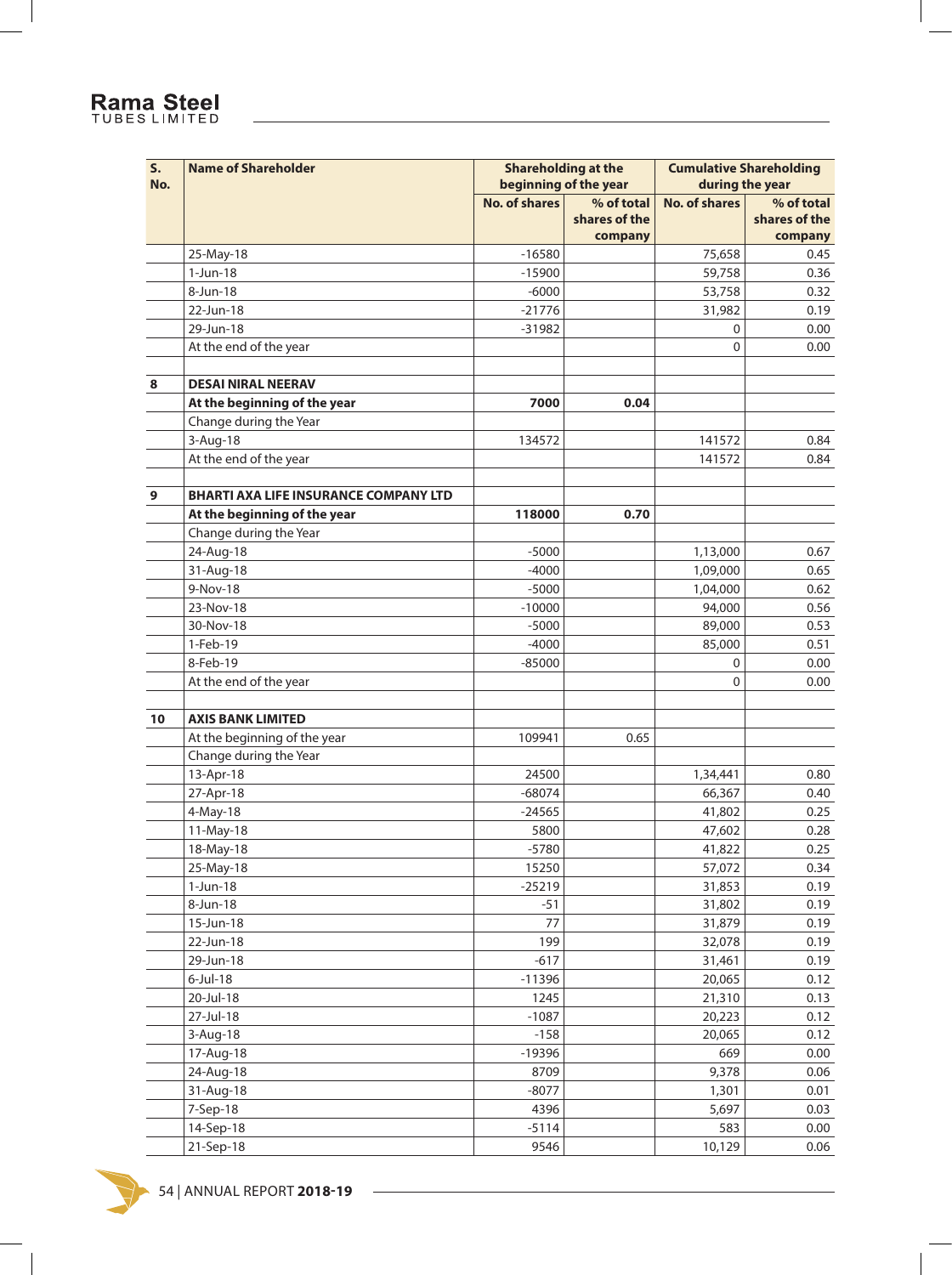

| S.  | <b>Name of Shareholder</b>                     | <b>Shareholding at the</b> |               | <b>Cumulative Shareholding</b> |               |  |
|-----|------------------------------------------------|----------------------------|---------------|--------------------------------|---------------|--|
| No. |                                                | beginning of the year      |               | during the year                |               |  |
|     |                                                | <b>No. of shares</b>       | % of total    | <b>No. of shares</b>           | % of total    |  |
|     |                                                |                            | shares of the |                                | shares of the |  |
|     |                                                |                            | company       |                                | company       |  |
|     | 26-Sep-18                                      | 15520                      |               | 25,649                         | 0.15          |  |
|     | 28-Sep-18                                      | 144989                     |               | 1,70,638                       | 1.02          |  |
|     | 5-Oct-18                                       | $-169792$                  |               | 846                            | 0.01          |  |
|     | 12-Oct-18                                      | $-528$                     |               | 318                            | 0.00          |  |
|     | 19-Oct-18                                      | $-253$                     |               | 65                             | 0.00          |  |
|     | 30-Nov-18                                      | 1976                       |               | 2,041                          | 0.01          |  |
|     | 7-Dec-18                                       | $-1836$                    |               | 205                            | 0.00          |  |
|     | 14-Dec-18                                      | $-140$                     |               | 65                             | 0.00          |  |
|     | 8-Mar-19                                       | 100                        |               | 165                            | 0.00          |  |
|     | 22-Mar-19                                      | $-100$                     |               | 65                             | 0.00          |  |
|     | At the end of the year                         |                            |               | 65                             | 0.00          |  |
| 11  | <b>SUMIT P DESAI (HUF)</b>                     |                            |               |                                |               |  |
|     | At the beginning of the year                   | 100000                     | 0.60          |                                |               |  |
|     | Change during the Year                         |                            |               |                                |               |  |
|     | 8-Jun-18                                       | $-50000$                   |               | 50,000                         | 0.30          |  |
|     | 15-Jun-18                                      | 50000                      |               | 1,00,000                       | 0.60          |  |
|     | At the end of the year                         |                            |               | 100000                         | 0.60          |  |
|     |                                                |                            |               |                                |               |  |
| 12  | <b>KAMAL VISARIA</b>                           |                            |               |                                |               |  |
|     | At the beginning of the year                   | 100000                     | 0.60          |                                |               |  |
|     | Change during the Year                         | 0                          | 0.00          |                                |               |  |
|     | At the end of the year                         |                            |               | 100000                         | 0.60          |  |
|     |                                                |                            |               |                                |               |  |
| 13  | <b>PANTOMATH STOCK BROKERS PRIVATE LIMITED</b> |                            |               |                                |               |  |
|     | At the beginning of the year                   | 99150                      | 0.59          |                                |               |  |
|     | Change during the Year                         |                            |               |                                |               |  |
|     | $6 - Apr - 18$                                 | 33                         |               | 99,183                         | 0.59          |  |
|     | 8-Jun-18                                       | 850                        |               | 1,00,033                       | 0.60          |  |
|     | 31-Aug-18                                      | $-1$                       |               | 1,00,032                       | 0.60          |  |
|     | 29-Sep-18                                      | $-13927$                   |               | 86,105                         | 0.51          |  |
|     | 5-Oct-18                                       | $-4$                       |               | 86,101                         | 0.51          |  |
|     | 12-Oct-18                                      | $-47425$                   |               | 38,676                         | 0.23          |  |
|     | 19-Oct-18                                      | $-5461$                    |               | 33,215                         | 0.20          |  |
|     | 26-Oct-18                                      | 32                         |               | 33,247                         | 0.20          |  |
|     | 23-Nov-18                                      | 500                        |               | 33,747                         | 0.20          |  |
|     | 7-Dec-18                                       | 4                          |               | 33,751                         | 0.20          |  |
|     | 14-Dec-18                                      | $-8501$                    |               | 25,250                         | 0.15          |  |
|     | 28-Dec-18                                      | $-15000$                   |               | 10,250                         | 0.06          |  |
|     | 31-Dec-18                                      | $-8571$                    |               | 1,679                          | 0.01          |  |
|     | 18-Jan-19                                      | $-1679$                    |               | $\Omega$                       | 0.00          |  |
|     | 29-Mar-19                                      | 14000                      |               | 14,000                         | 0.08          |  |
|     | At the end of the year                         |                            |               | 14000                          | 0.08          |  |
|     |                                                |                            |               |                                |               |  |
| 14  | <b>JYOTIVARDHAN JAIPURIA</b>                   |                            |               |                                |               |  |
|     | At the beginning of the year                   | 71551                      | 0.43          |                                |               |  |
|     | Change during the Year                         |                            |               |                                |               |  |
|     | 21-Dec-18                                      | 19072                      |               | 90623                          | 0.54          |  |
|     | At the end of the year                         |                            |               | 90623                          | 0.54          |  |

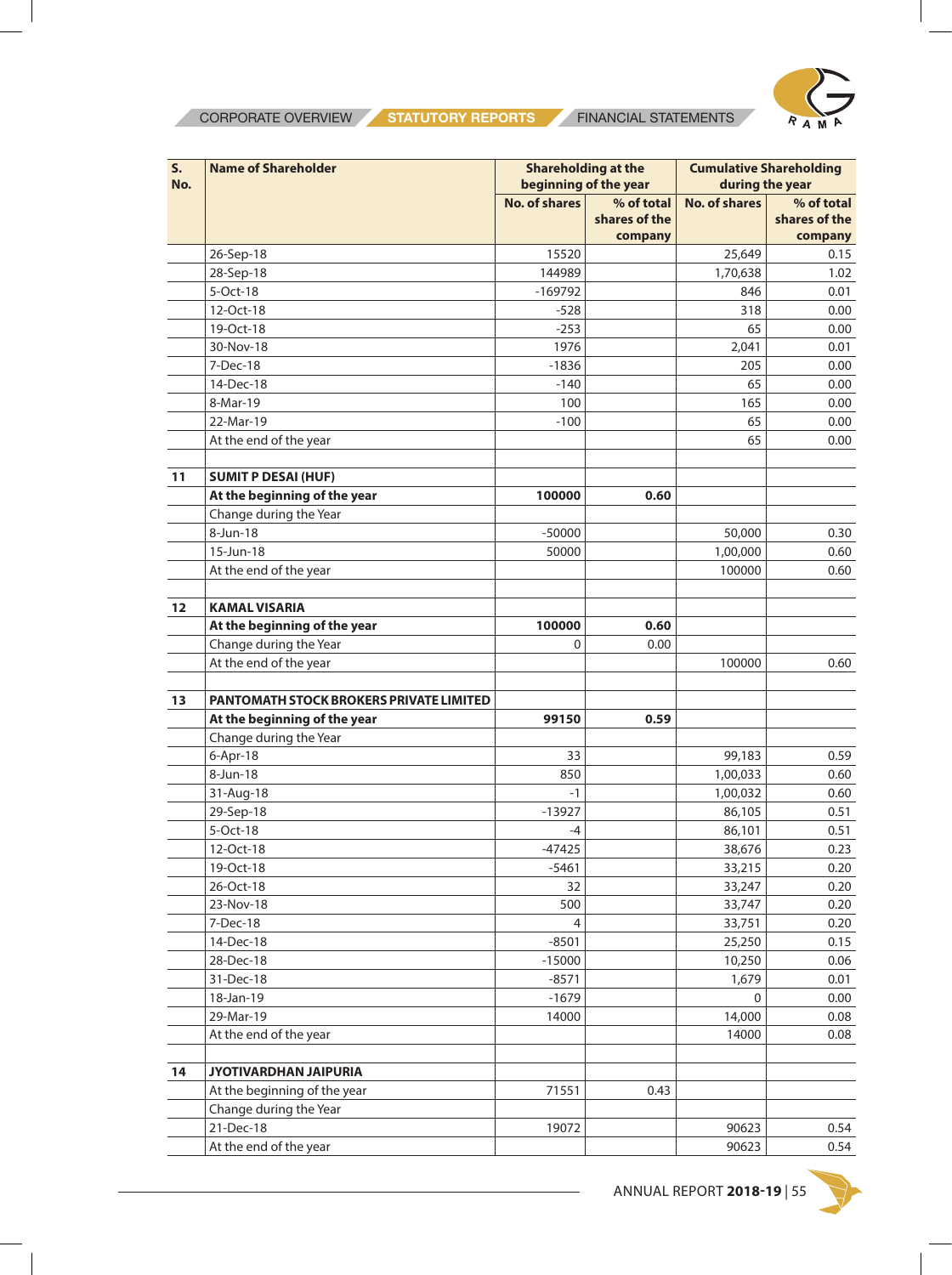### Rama Steel

| S <sub>1</sub><br>No. | <b>Name of Shareholder</b>   |                      | <b>Shareholding at the</b><br>beginning of the year | <b>Cumulative Shareholding</b><br>during the year |                             |  |
|-----------------------|------------------------------|----------------------|-----------------------------------------------------|---------------------------------------------------|-----------------------------|--|
|                       |                              | <b>No. of shares</b> | % of total<br>shares of the                         | No. of shares                                     | % of total<br>shares of the |  |
|                       |                              |                      | company                                             |                                                   | company                     |  |
| 15                    | <b>INKAM FINVEST PVT LTD</b> |                      |                                                     |                                                   |                             |  |
|                       | At the beginning of the year | 26944                | 0.16                                                |                                                   |                             |  |
|                       | Change during the Year       |                      |                                                     |                                                   |                             |  |
|                       | $6$ -Apr-18                  | 5004                 |                                                     | 31,948                                            | 0.19                        |  |
|                       | 13-Apr-18                    | 2055                 |                                                     | 34,003                                            | 0.20                        |  |
|                       | 20-Apr-18                    | 3130                 |                                                     | 37,133                                            | 0.22                        |  |
|                       | 27-Apr-18                    | 9328                 |                                                     | 46,461                                            | 0.28                        |  |
|                       | 4-May-18                     | $-1461$              |                                                     | 45,000                                            | 0.27                        |  |
|                       | 25-May-18                    | $-25000$             |                                                     | 20,000                                            | 0.12                        |  |
|                       | 29-Jun-18                    | 5750                 |                                                     | 25,750                                            | 0.15                        |  |
|                       | 3-Aug-18                     | 25000                |                                                     | 50,750                                            | 0.30                        |  |
|                       | 14-Sep-18                    | $-5000$              |                                                     | 45,750                                            | 0.27                        |  |
|                       | 21-Sep-18                    | 6250                 |                                                     | 52,000                                            | 0.31                        |  |
|                       | 26-Sep-18                    | 3000                 |                                                     | 55,000                                            | 0.33                        |  |
|                       | 23-Nov-18                    | 24000                |                                                     | 79,000                                            | 0.47                        |  |
|                       | 21-Dec-18                    | 10000                |                                                     | 89,000                                            | 0.53                        |  |
|                       | 25-Jan-19                    | $-700$               |                                                     | 88,300                                            | 0.53                        |  |
|                       | 1-Feb-19                     | $-3000$              |                                                     | 85,300                                            | 0.51                        |  |
|                       | At the end of the year       |                      |                                                     | 85300                                             | 0.51                        |  |

#### E) **Shareholding of Directors and Key Managerial Personnel:**

| <b>SN</b> | <b>Shareholding of each Directors and each Key</b><br><b>Managerial Personnel</b> | <b>Shareholding at the</b><br>beginning of the year |                                        | <b>Cumulative Shareholding</b><br>during the Year |                                        |
|-----------|-----------------------------------------------------------------------------------|-----------------------------------------------------|----------------------------------------|---------------------------------------------------|----------------------------------------|
|           |                                                                                   | No. of shares                                       | % of total<br>shares of the<br>company | No. of shares                                     | % of total<br>shares of the<br>company |
|           | Naresh Kumar Bansal                                                               |                                                     |                                        |                                                   |                                        |
|           | At the beginning of the year                                                      | 6088000                                             | 36.25                                  |                                                   |                                        |
|           | Change during the Year                                                            | 20000                                               |                                        |                                                   |                                        |
|           | At the end of the year                                                            |                                                     |                                        | 6108000                                           | 36.37                                  |
|           | <b>Richi Bansal</b>                                                               |                                                     |                                        |                                                   |                                        |
|           | At the beginning of the year                                                      | 1443000                                             | 8.59                                   |                                                   |                                        |
|           | Change during the Year                                                            | $\Omega$                                            |                                        |                                                   |                                        |
|           | At the end of the year                                                            |                                                     |                                        | 1443000                                           | 8.59                                   |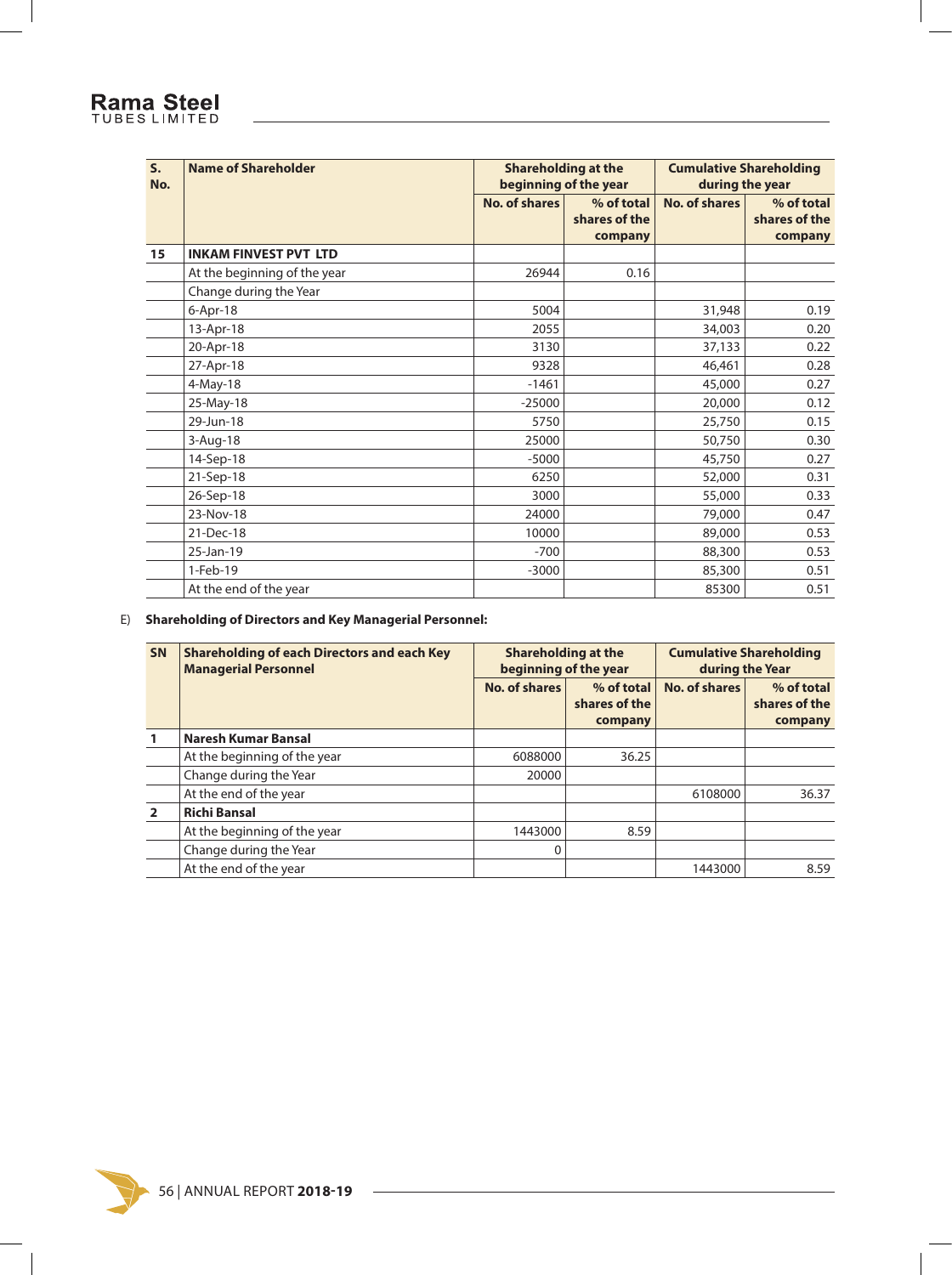**CORPORATE OVERVIEW STATUTORY REPORTS** FINANCIAL STATEMENTS



V) **INDEBTEDNESS -**Indebtedness of the Company including interest outstanding/accrued but not due for payment.

|                                                     |                                               |                           |                 | (₹ in Lakhs)                        |
|-----------------------------------------------------|-----------------------------------------------|---------------------------|-----------------|-------------------------------------|
|                                                     | <b>Secured Loans</b><br>excluding<br>deposits | <b>Unsecured</b><br>Loans | <b>Deposits</b> | <b>Total</b><br><b>Indebtedness</b> |
| Indebtedness at the beginning of the financial year |                                               |                           |                 |                                     |
| i) Principal Amount                                 | 4925.38                                       | 107.47                    | <b>NIL</b>      | 5032.85                             |
| ii) Interest due but not paid                       |                                               |                           | <b>NIL</b>      |                                     |
| iii) Interest accrued but not due                   |                                               |                           | <b>NIL</b>      |                                     |
| Total (i+ii+iii)                                    | 4925.38                                       | 107.47                    | <b>NIL</b>      | 5032.85                             |
| Change in Indebtedness during the financial year    |                                               |                           |                 |                                     |
| * Addition                                          | 60065.18                                      | 56.67                     | <b>NIL</b>      | 60121.85                            |
| * Reduction                                         | 58095.13                                      | 42.96                     | <b>NIL</b>      | 58138.09                            |
| Net Change                                          | 1970.05                                       | 13.71                     | <b>NIL</b>      | 1983.76                             |
| Indebtedness at the end of the financial year       |                                               |                           |                 |                                     |
| i) Principal Amount                                 | 6895.43                                       | 121.18                    | <b>NIL</b>      | 7016.61                             |
| ii) Interest due but not paid                       |                                               |                           | <b>NIL</b>      |                                     |
| iii) Interest accrued but not due                   |                                               |                           | <b>NIL</b>      |                                     |
| Total (i+ii+iii)                                    | 6895.43                                       | 121.18                    | <b>NIL</b>      | 7016.61                             |

#### **VI. REMUNERATION OF DIRECTORS AND KEY MANAGERIAL PERSONNEL-**

**A.** Remuneration to Managing Director, Whole-time Directors and/or Manager:

|                    |                                                                                                                                        |                                                 |                                                                                                  |                                                      | $($ ₹ in Lakhs) |
|--------------------|----------------------------------------------------------------------------------------------------------------------------------------|-------------------------------------------------|--------------------------------------------------------------------------------------------------|------------------------------------------------------|-----------------|
| $S_{\cdot}$<br>No. | <b>Particulars of Remuneration</b><br>Name of<br><b>Name of Other Executive</b><br><b>MD/WTD/</b><br><b>Director</b><br><b>Manager</b> |                                                 |                                                                                                  | <b>Total</b><br><b>Amount</b>                        |                 |
|                    |                                                                                                                                        | Mr. Naresh<br><b>Kumar</b><br><b>Bansal, MD</b> | Mr. Richi Bansal,<br><b>Director</b>                                                             | <b>Mr. Surender</b><br><b>Kumar</b><br><b>Sharma</b> |                 |
|                    | Gross salary                                                                                                                           |                                                 |                                                                                                  |                                                      |                 |
|                    | (a) Salary as per provisions contained in Section<br>17(1) of the Income-tax Act, 1961                                                 | 39.60                                           | 33.60                                                                                            | 3.03                                                 | 76.23           |
|                    | (b) Value of perquisites u/s 17(2) Income-tax Act,<br>1961                                                                             | 0.40                                            | 0.40                                                                                             | 0.17                                                 | 0.97            |
|                    | (c) Profits in lieu of salary under section 17(3)<br>Income-tax Act, 1961                                                              |                                                 |                                                                                                  |                                                      |                 |
| $\overline{2}$     | <b>Stock Option</b>                                                                                                                    |                                                 | ٠                                                                                                | ۰                                                    |                 |
| $\mathsf{3}$       | <b>Sweat Equity</b>                                                                                                                    |                                                 |                                                                                                  |                                                      |                 |
| $\overline{4}$     | Commission<br>- as % of profit<br>others, specify                                                                                      |                                                 |                                                                                                  |                                                      |                 |
| 5                  | Others, please specify                                                                                                                 |                                                 |                                                                                                  |                                                      |                 |
|                    | Total (A)                                                                                                                              | 40.00                                           | 34.00                                                                                            | 3.20                                                 | 77.20           |
|                    | <b>Ceiling as per the Act</b>                                                                                                          |                                                 | The Managerial Remuneration is within the limit, as prescribed<br>under the Companies Act, 2013. |                                                      |                 |